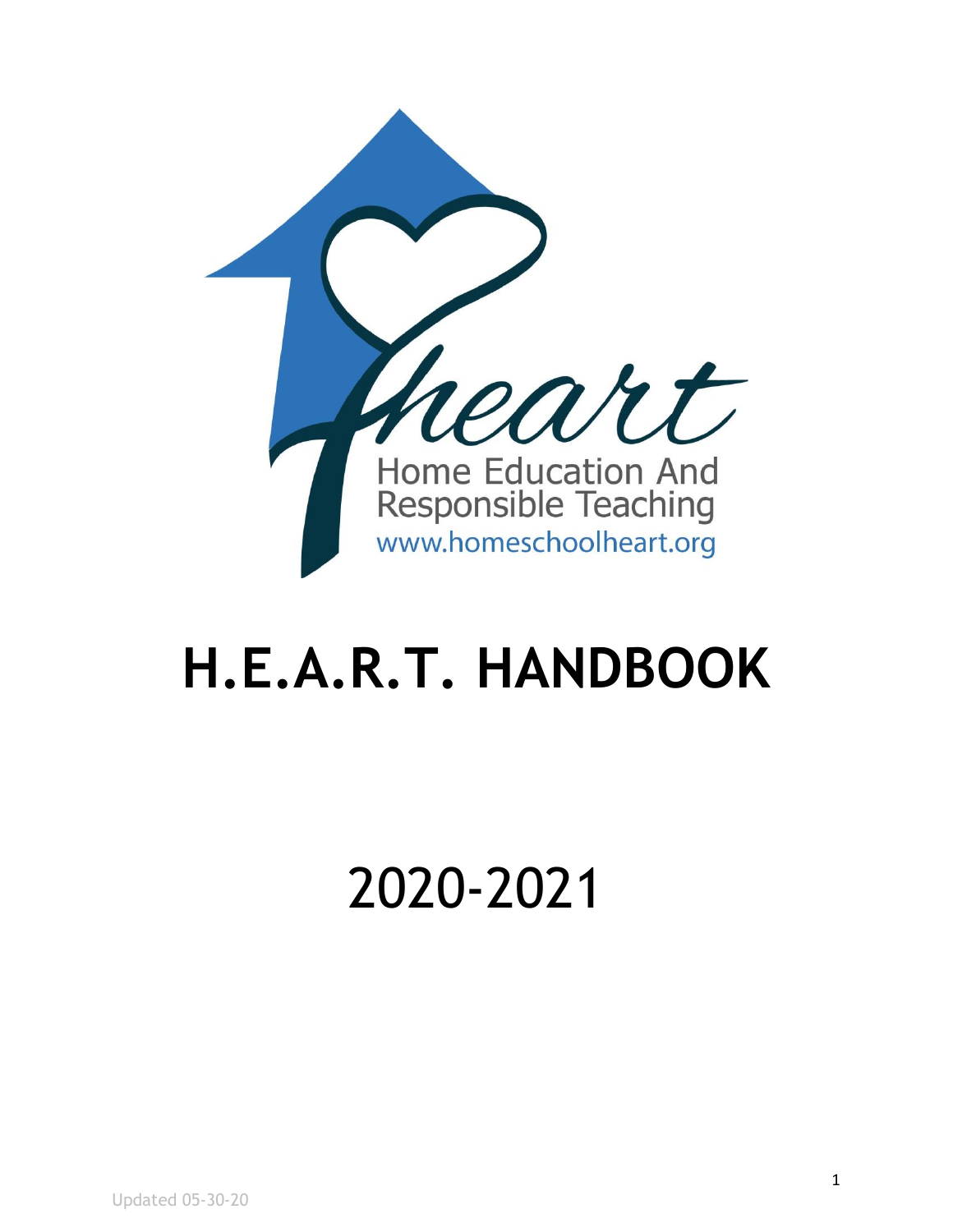## **Contents**

## **Section I: HEART By-laws**

|                                       | 1. | <b>Statement of Organization</b>       | 3                       |  |  |  |  |
|---------------------------------------|----|----------------------------------------|-------------------------|--|--|--|--|
|                                       | 2. | <b>Statement of Purpose</b>            | 3                       |  |  |  |  |
|                                       |    | 3. General Goals                       | 3                       |  |  |  |  |
|                                       |    | 4. Doctrinal Statement                 | $\overline{3}$          |  |  |  |  |
|                                       |    | 5. Officers and Government             | $\overline{\mathbf{4}}$ |  |  |  |  |
|                                       |    | 6. Handbook                            | $\overline{\mathbf{4}}$ |  |  |  |  |
|                                       |    | 7. Nominations and Elections           | $\overline{\mathbf{4}}$ |  |  |  |  |
|                                       |    | 8. Vacancies                           | 4                       |  |  |  |  |
|                                       |    | 9. Membership                          | 5                       |  |  |  |  |
|                                       |    | 10. Finances                           | 5                       |  |  |  |  |
|                                       |    | 11. Website                            | 5                       |  |  |  |  |
|                                       |    | 12. Meetings                           | 5                       |  |  |  |  |
|                                       |    | 13. Field Trips and Activities         | 6                       |  |  |  |  |
|                                       |    | 14. Graduation                         | 6                       |  |  |  |  |
|                                       |    | 15. Amendments                         | 7                       |  |  |  |  |
|                                       |    | Section II: HEART Guidelines           |                         |  |  |  |  |
|                                       | 1. | <b>HEART Activity Guidelines</b>       | 8                       |  |  |  |  |
|                                       |    | 2. HEART Member Forum Guidelines       | 9                       |  |  |  |  |
|                                       |    | 3. HEART Calendar & Event Sign-Ups     | 10                      |  |  |  |  |
|                                       |    | 4. HEART Financial Information         | 11                      |  |  |  |  |
|                                       |    | 5. HEART Graduation                    | 12                      |  |  |  |  |
| Section III: Board Roles Descriptions |    |                                        |                         |  |  |  |  |
|                                       |    | 1. President                           | 15                      |  |  |  |  |
|                                       | 2. | <b>Vice President</b>                  | 16                      |  |  |  |  |
|                                       | 3. | <b>Treasurer</b>                       | 17                      |  |  |  |  |
|                                       |    | 4. Secretary                           | 18                      |  |  |  |  |
|                                       | 5. | Information and Technology Officer     | 19                      |  |  |  |  |
|                                       | 6. | <b>Little HEARTS Coordinator</b>       | 20                      |  |  |  |  |
|                                       | 7. | <b>Elementary Coordinator</b>          | 21                      |  |  |  |  |
|                                       | 8. | <b>HEART Middle School Coordinator</b> | 22                      |  |  |  |  |
|                                       | 9. | <b>HEART High School Coordinator</b>   | 23                      |  |  |  |  |
|                                       |    | 10. HEART Leadership Statement         | 24                      |  |  |  |  |
|                                       |    |                                        |                         |  |  |  |  |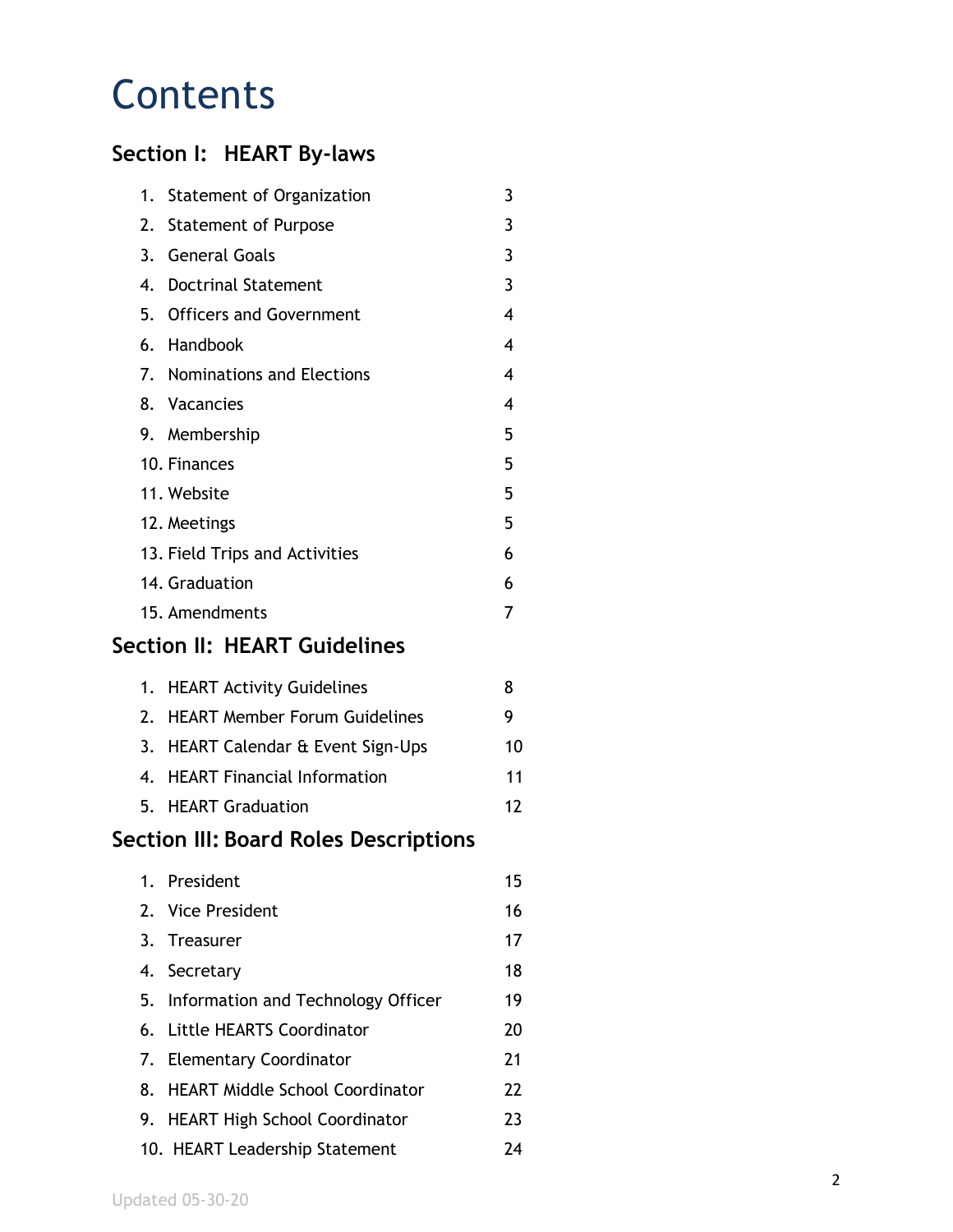## HEART BY-LAWS

#### **ARTICLE I: STATEMENT OF ORGANIZATION**

\*\*Home Education and Responsible Teaching ("HEART") is a home educators' support group.

#### **ARTICLE II: STATEMENT OF PURPOSE**

We purpose to glorify God through supporting one another in our common conviction to "train up a child in the way he should go." (Proverbs 22:6)

#### **ARTICLE III: GENERAL GOALS**

A. For families to support and encourage one another in the efforts of teaching at home.

B. To offer educational field trips and social opportunities for our home-educated children to interact with others of like mind and training.

C. To establish a link in a chain for information to be passed on to individual home school families from statewide, citywide and local organizations.

D. To educate and encourage action, which would protect and further our legal rights to teach our own children.

E. To help one another develop in our children right attitudes toward authority and Biblical truth.

#### **ARTICLE IV: DOCTRINAL STATEMENT**

Though secular families and those of differing faiths are welcome to participate, this support group intends to be Christ-centered, doing all things in a manner which honors Biblical principles and brings glory to His name. We are adopting a limited doctrinal statement to these fundamental positions. All board members, coordinators, and activity organizers collectively and individually agree that they believe in each of the following and shall sign the HEART Leadership Statement agreeing with all HEART Bylaws. We believe:

A. there is only one God, eternally existent in three persons: Father, Son, and Holy Spirit. (John 1:1, 14),

B. in the deity of our Lord Jesus Christ, that He was, is, and shall forever be the only Begotten Son of God. We believe in His virgin birth being conceived of the Holy Spirit, in His sinless life, in His miracles, in His victorious and atoning death through His shed blood. We believe in His bodily resurrection, in His ascension to the right hand of the Father, and in His personal return in power and glory. (John 3:16; Luke 1:30-31, 5:22-24, 23:46; Mark 16:19; Matthew 24:30-31)

C. His life was perfectly sinless, and that His sacrifice on the cross is complete for the atonement of sin. (I Peter 2:21-22, 24; John 19:30)

D. the Bible to be the only inerrant, plenary, verbally inspired word of God, which is needed to direct lost souls to Jesus Christ.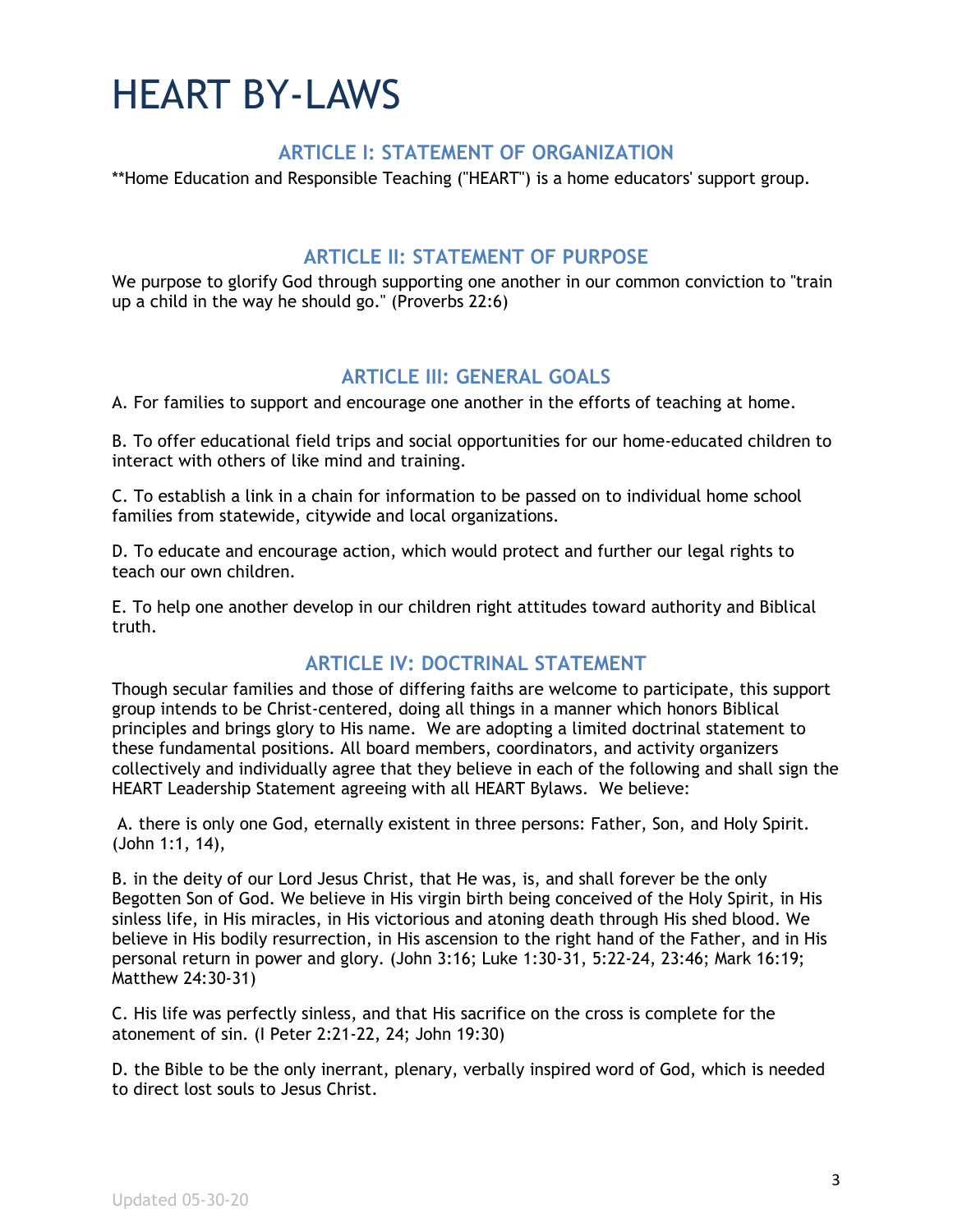E. all have sinned and fall short of the glory of God and therefore must accept by faith the death of the Lord Jesus Christ as payment for the penalty of those sins. (Romans 3:23, 6:23; Acts 16:31; John 1:12; Ephesians 2:8-9)

F. We believe that God has blessed people with the institution of marriage for His glory and to reflect the union of Jesus and the church. We believe that the family is the basic governing, social, and spiritual unit created by God whereby the child learns self-discipline, social relationships, and develops a relationship to the Creator and Savior. In the eyes of God, a family is comprised of either a single parent or male and female parents who are scripturally married, not merely cohabitating or in a homosexual relationship. We believe all intimate sexual activity outside this biblically defined marriage relationship is not in accordance with God's plan and therefore sin. We believe that God created the human race male and female and that all conduct with the intent to adopt a gender other than one's biological gender is not in accordance with God's plan and therefore sin.

#### **ARTICLE V: OFFICERS AND GOVERNMENT**

The government of HEART shall be vested in a volunteer Board of Directors consisting of five members annually elected from the membership. The Board of Directors shall consist of at least the following members: President, Vice-President, Information and Technology Officer (ITO), Secretary and Treasurer. As appropriate, job responsibilities may vary from year to year.

#### • **President**

The President or a board member designated by the President shall preside at all meetings of the board and membership. The President, as servant leader, shall focus the majority of their attention on carrying out the General Goals of HEART, as detailed in Article III of these Bylaws, and will solicit leadership and other members to function likewise.

#### • **Secretary**

The Secretary, as servant leader, is the custodian of all official HEART records and is responsible for ensuring accurate documentation of all HEART meetings.

#### • **Treasurer**

The Treasurer, as servant leader, shall have charge and custody of, and be responsible for all funds and securities of HEART, giving an account of faithful performance of all duties through budget reports to the HEART board and general membership.

Further details of job roles can be found in the HEART Handbook. All candidates for the Board of Directors shall sign the HEART Statement of Faith agreeing with HEART Bylaws, Article IV: Doctrinal Statement. The HEART governing board will meet periodically, at its discretion, to discuss matters relevant to HEART. The Board of Directors shall have control and management of any property belonging to the HEART organization.

#### **Handbook**

HEART will maintain a Handbook that addresses member etiquette, board responsibilities and volunteer opportunities. This Handbook is available on the website to all members, as well as at all meetings.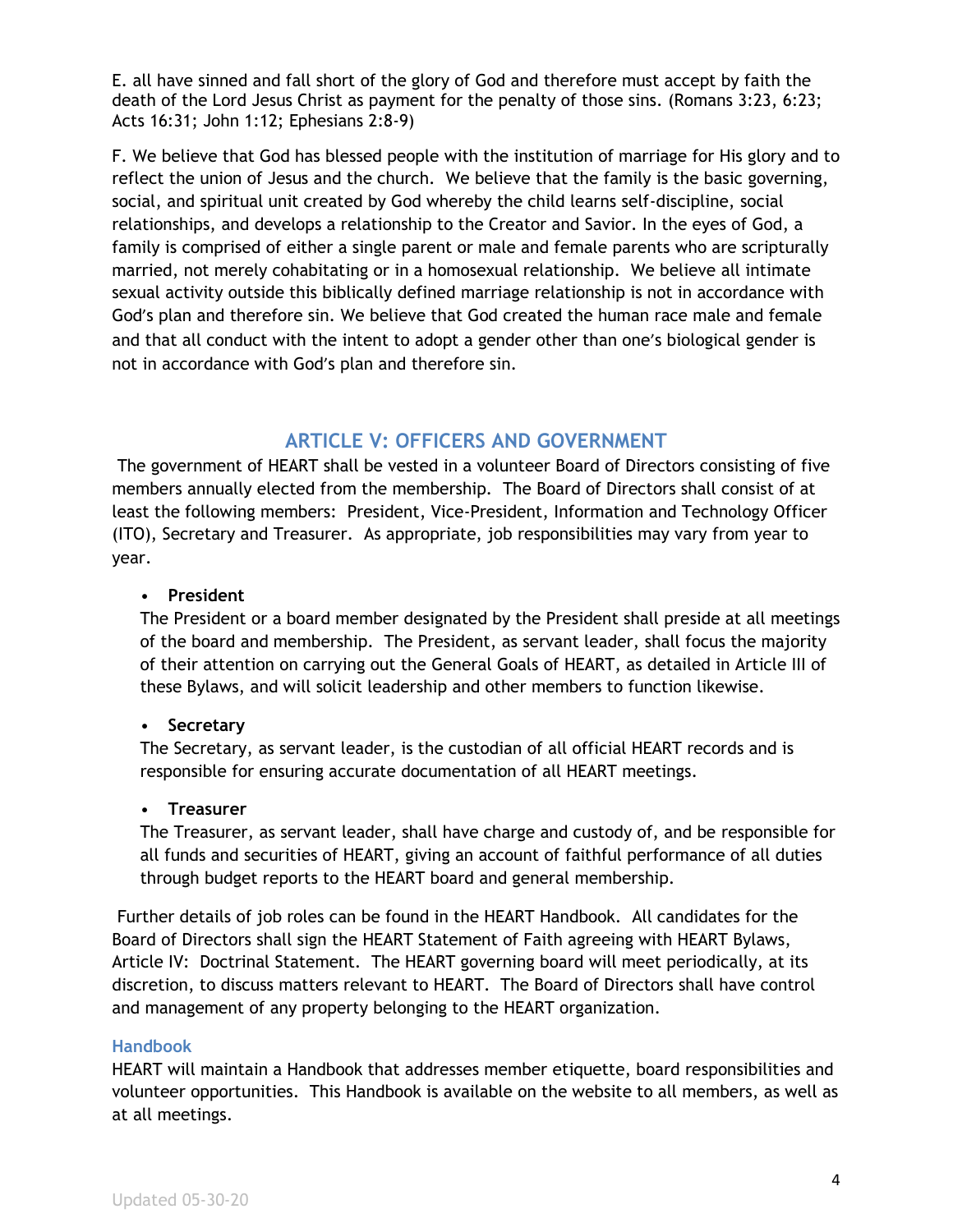#### **Nominations and Elections**

Nominations will be accepted for board positions until April 30. A special meeting will be held at the May General Meeting to elect new board members. Special Meeting requirements will be followed as detailed in Article IX: Meetings. Terms will run June 1 – May 31. Board members may serve 4 consecutive years. After a hiatus of at least one year, a member may run again to serve on the HEART board.

#### **Vacancies**

Any board member may resign at any time by giving written notice of resignation to any board member. Such resignation shall be reported to the membership by one of the remaining board members within 72 hours of receipt of the resignation. The resignation shall take effect at the time specified in the notice.

Any board member may be removed from the HEART board by a 2/3 majority vote of the Board of Directors whenever in its judgment the best interests of HEART would be served thereby, but such removal shall be without prejudice to the board member so removed. This removal shall be confirmed by a majority vote of the membership at the next General Meeting.

Any vacancy created in the Board of Directors shall be filled by appointment by the Board of Directors with a 2/3 majority vote. This appointment shall be confirmed by the membership at the next General Meeting.

#### **ARTICLE VI: MEMBERSHIP**

Any family currently home schooling children ages 3 -21 or have graduated a high school student through homeschooling while a member of HEART may become a member of HEART, upon completed application, the payment of annual dues, and agreement to abide by these bylaws.

HEART membership is for the school year beginning June 1st and ending May 31st. Members of HEART receive access to the website and may participate in HEART-sponsored field trips and activities. Members should regularly attend meetings and volunteer in HEART activities.

#### **ARTICLE VII: FINANCES**

In January, the Board shall determine, and membership will approve, the annual nonrefundable dues for members for the following school year, to be payable to HEART upon joining. An annual budget for general operations will be presented to the membership for approval by vote prior to June 1st. The membership rate shall remain constant for each membership year regardless of the month a member joins and will only be adjusted in coordination with the annual budget review. The Treasurer will provide a periodic accounting to the officers and members of HEART. All expenditures outside of the approved yearly budget over \$300.00 must be approved by two-thirds of the active HEART members attending the monthly meeting where a motion for the expenditure is raised. An annual budget for general operations will be presented to the membership for approval by vote prior to June 1st.

Monies received will be accepted by leadership, reviewed and/or accounted for by the Treasurer and deposited into the HEART bank account. The Treasurer and Secretary will be co-signers on the account.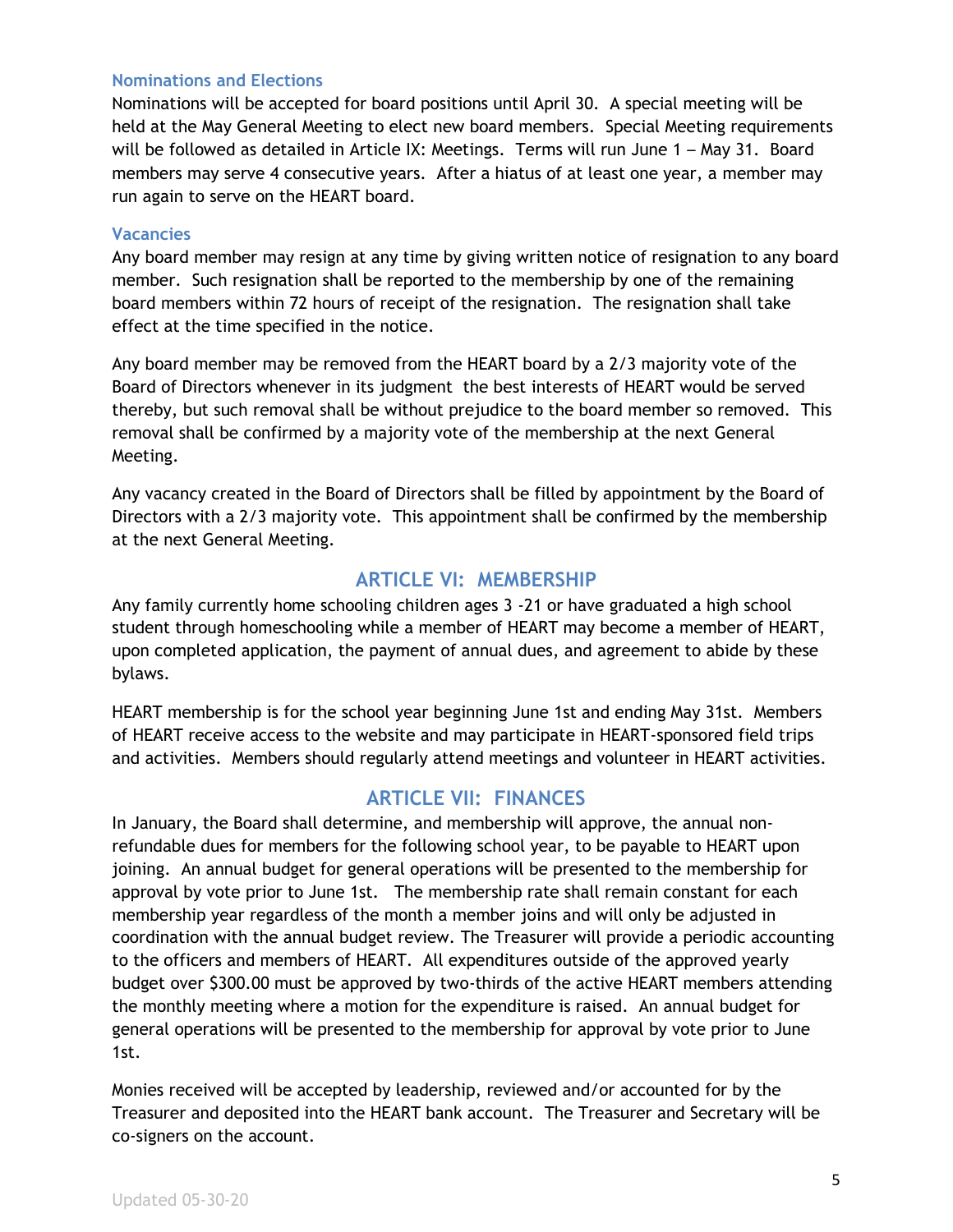#### **ARTICLE VIII: WEBSITE**

HEART will maintain a website with current events, announcements, and forums, the purpose of which will be to provide ideas, information and event calendars that edify and benefit home schooling. All important communications will be sent by mass email to the entire HEART membership. Various other announcements will be posted on the front page of the website or in other areas of the website.

#### **ARTICLE IX: MEETINGS**

The President shall exercise parliamentary control according to *Robert's Rules of Order* for all meetings unless otherwise specified in these Bylaws. At least two weeks' notice of all meetings must be given to the membership.

#### **General Meetings**

HEART has General Meetings that are held regularly, and all members are encouraged to attend. All business matters will be decided by vote of a majority of the members present at the General Meeting where the matter is raised, unless otherwise provided for in these Bylaws. Every HEART family has one vote. An agenda will be posted on the website prior to the meeting.

#### **Special Meetings**

The President or a majority of the officers may call Special Meetings from time-to-time for various purposes. Notification of a Special Meeting will be posted on the website and sent to all members. A quorum (5% of members) must be established before the meeting can commence. All matters will be decided upon by a two-thirds majority vote, each family having one vote. Absentee votes will be accepted via submission to the HEART PO Box Attention: Secretary, or electronically submitted to both the Secretary and the President. All absentee votes must be received 72 hours prior to the special meeting.

#### **ARTICLE X: FIELD TRIPS AND ACTIVITIES**

HEART members will assist with planning or plan, in accordance with the HEART Leadership Statement, regular field trips and other extracurricular activities under the direction of coordinators. Information about activities will be provided on the website. Activities will be designed for home-educated students as enrichment to their studies. Participation in all HEART activities and field trips is limited to HEART family members only.

#### **ARTICLE XI: GRADUATION**

HEART offers Christ-centered graduation ceremonies to Kindergarten and High School Senior student members. Representative colors will be royal blue for Kindergarten and navy and silver for Seniors. Signups, requirements, deadlines and fees for both ceremonies will be posted to the website.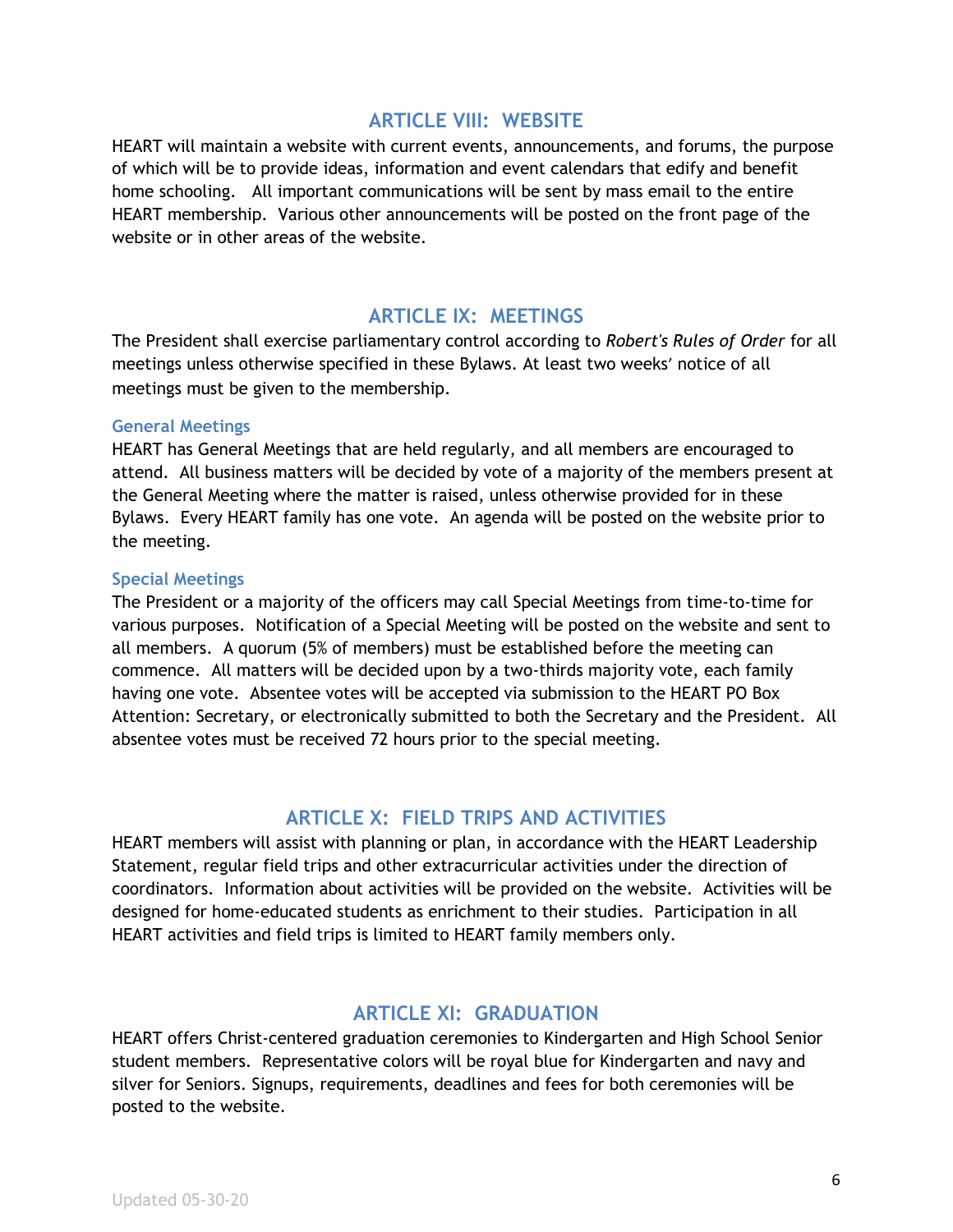#### **ARTICLE XII: AMENDMENTS**

The HEART Bylaws may be altered, amended or repealed only by recommendations from a special member committee. Notification will be sent to membership for solicitation of candidates to serve on said committee. A board member must serve on the committee. Bylaws may be adopted by a Special Meeting called for such purposes. All Special Meeting requirements must be followed as detailed in these Bylaws in Article IX: Meetings.

Last updated 5/15/2017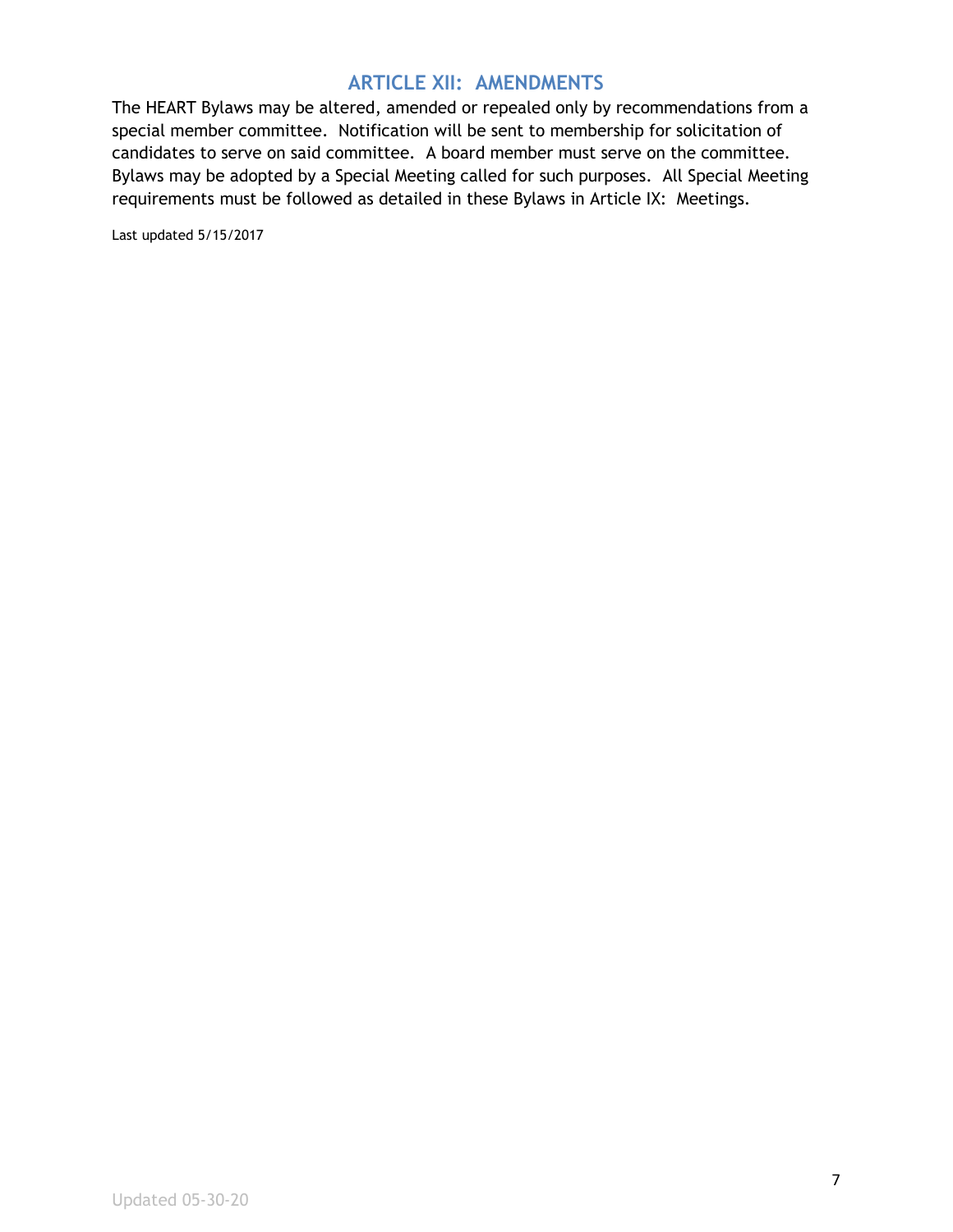## HEART Activity Guidelines

- **1. A leader in charge of any HEART activity must agree with and sign the HEART Leadership Statement agreeing with all of the HEART Bylaws, including Article IV: Doctrinal Statement, to fulfill the purpose and goals for this organization.**
- 2. **Please only sign up for an activity if you are committed to attending.** Arrangements are made according to sign ups. *Activity fees are due upon sign up on the HEART website*, (usually paid through Paypal.) All attendees should meet at the specified meeting site and time. If an emergency does arise, please notify the coordinator as soon as possible.
- 3. HEART activities are designed to enrich home education. **Therefore, these activities are primarily for the benefit of your home schooled children**.
- 4. **As a parent, you must always know where your children are and what they are doing.** Your children need to be with you (or the person you have designated to monitor them) throughout the activity. Children are to be respectful, kind, and courteous to authority and each other.
- 5. **Please pick up after yourself.** Place all trash in a trash receptacle. Please leave the host facility in better condition than you found it.
- 6. In order to comply with the host and be a good witness, **please abide by any restrictions or requests made**. Those not abiding by these restrictions may be asked to leave, and may be prohibited from attending other activities. *Send thank you cards or emails to those hosting the activity*. **First impressions are the longest lasting. For some of our activities, we may represent the first exposure to the Lord and/or home schooling. It is very important to be on our best behavior, to set a good example, and do all things as unto the Lord.**
- 7. **All attire must be modest and in good taste for both PARENTS and STUDENTS.** The length of shorts, skirts, or dresses must be finger-tip length or longer. Spaghetti straps, leotards, halters, and undershirts as outer garments are not acceptable. All shirts must be worn so as not to expose bare chest/cleavage; the midriff must not be exposed during normal activities (i.e. bending, stretching, or reaching.) Sleepwear may not be worn. Excessively loose or tight garments are not acceptable; all clothing should be appropriately fitted. **STUDENTS MUST**: wear shoes appropriate to the activity; have neat, clean, well groomed hair (including facial hair); not show jewelry in pierced areas of the body, except ears; cover any visible tattoos; not wear any clothing that attracts undue attention or disrespects the host restrictions or requests.
- 8. **There will be absolutely NO dating or public displays of affection allowed.** If parents allow their children to have boyfriend/girlfriend relationships, those relationships should be shared elsewhere. If students engage in inappropriate behavior, they will be asked to stop, or leave the activity if the behavior continues.
- 9. **Everyone is expected to act with integrity, honesty and respect**. Older students should embrace the privilege and responsibility of being role models to the younger students.

**So whether you eat or drink or whatever you do, do it all to the glory of God. 1 Corinthian 10:31** Rev. 05-07-19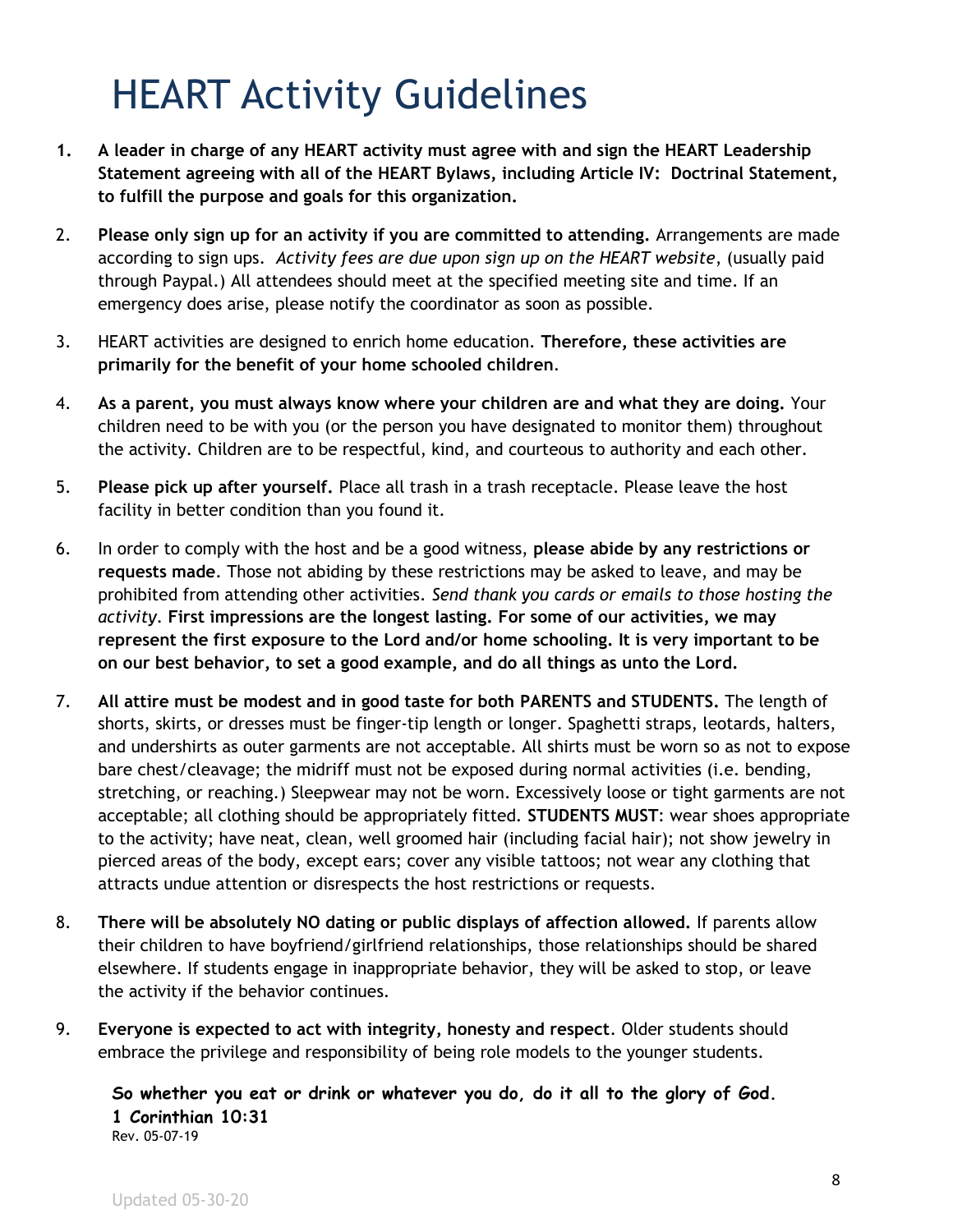## Member Guidelines for Posting to the Forum:

Most HEART forums are moderated. The goal of moderating is to insure respect among members and to limit the amount of posts/emails so members can stay better informed of viable information that applies to the larger group.

Categories for the forum are as follows:

Events (Non-HEART specific) Little HEARTs Recipes - What's Cooking? Acts of Service **Acts HEART Elementary** For Sale/Want to Buy

General **General HEART Middle School Referrals - Where Do You Go For...?** Curriculum Questions HEART High School Prayer Requests and Praises **Businesses Political** 

*Please choose the category which best fits your need.*

1. Posts which include information for an activity should include all pertinent information (who, what, when, where, time, etc…) as something which is vague will begin a flurry of questions posted to the forum. You'll want to be sure that your subject line clearly states what you are wanting or asking.

2. Posts regarding non-homeschool topics could be shared just as well by personal means. (If your post really doesn't apply to all of HEART's families, perhaps just email your friends.)

3. Most responses or questions to posts will require that you only click the 'reply' button and will put you in direct contact with the person who sent the post. (This will save our moderators time by not having to moderate more emails/posts; it will also keep member inboxes from being flooded with forum emails, and your response goes speedily and directly to the person who needs to see it.)

4. Please check the HEART calendar for conflicts before submitting information to the forum. You could even take it a step further, and contact the coordinator for the age group you are targeting to see if there are some dates that work better than others for your activity.

5. Please follow HEART etiquette guidelines:

- *• Direct your responses to the appropriate audience.* Reply/repost to the thread only if it pertains to the whole group, otherwise make it a personal response by clicking the reply button.
- *• Make your subject line clear*, so as to reach your specified audience (ex. Museum field trip)
- *• No spam*
- *• No all caps* (yelling)
- *• Remember* that the HEART board, moderators, and activity coordinators are all volunteers
- *• Let the Bible be your guide, "Do not let any unwholesome talk come out of your mouths, but only what is helpful for building others up according to their needs, that it may benefit those who listen." Ephesians 4:29*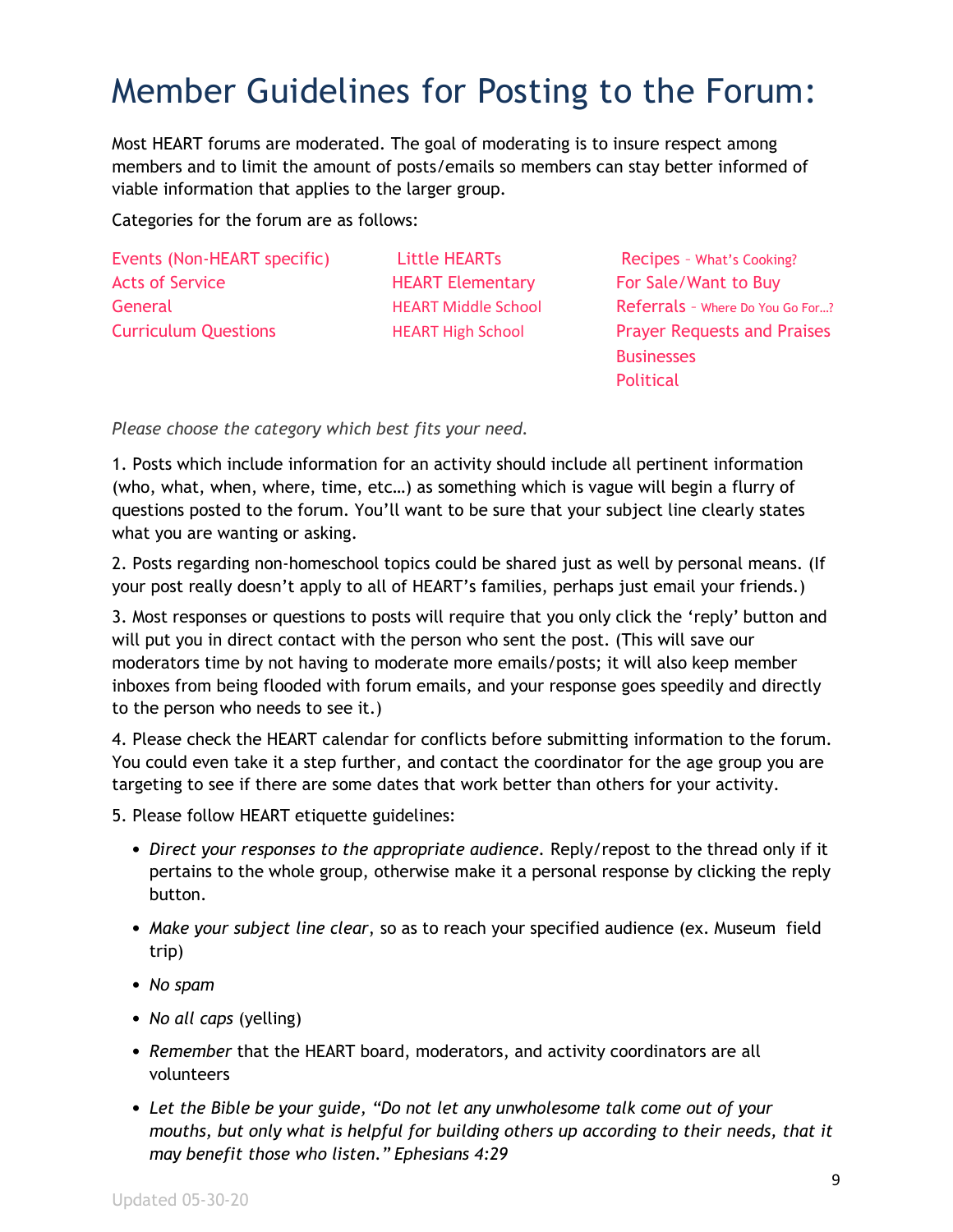## HEART Calendar and Event Sign Ups

Any event added to the HEART calendar should be HEART specific, meaning that it is an event for only HEART members. (The forums can be used to inform members of HEART events which are located on the calendar, as well as events that are not HEART specific.)

Be sure to consult with the Coordinator for advice or insight when planning an event, as she may be able to make suggestions for your event to progress smoothly.

When signing up for an event, please complete the following steps:

- 1. The first pop-up window is where you enter your (the parent's) information so that the coordinator knows which family (or family member) initiated the sign up for the event. Complete the requested information and click the 'Continue' button.
- 2. The second/next screen is where you will actually sign up your children by name. If you as the adult are not to be included in the sign up, you will delete your name from the number one position and fill in your child's name (adding the names of other children as needed) Click the 'Continue' button.
- 3. The third screen is where you will see all of your sign up information: your information as the one who completed the sign up, and the name(s) of the child(ren) you signed up to attend the event. Click the 'Finish' button. If payment is required for the activity, a PayPal screen will pop-up in order for you to complete payment (please check the settings on your device). You will receive an automated email confirmation for your event sign up.
- 4. The PayPal screen is where you must submit payment through PayPal for events which have a fee or cost involved. *Failure to complete payment upon sign up may lead to a rather dismal situation, as most often, the names of those who have not completed payment must be removed from the event sign up.* The PayPal link should be on the right side of the screen after step three has been completed. (Please complete this step when payment is required – no one enjoys having to remove names from event sign ups.)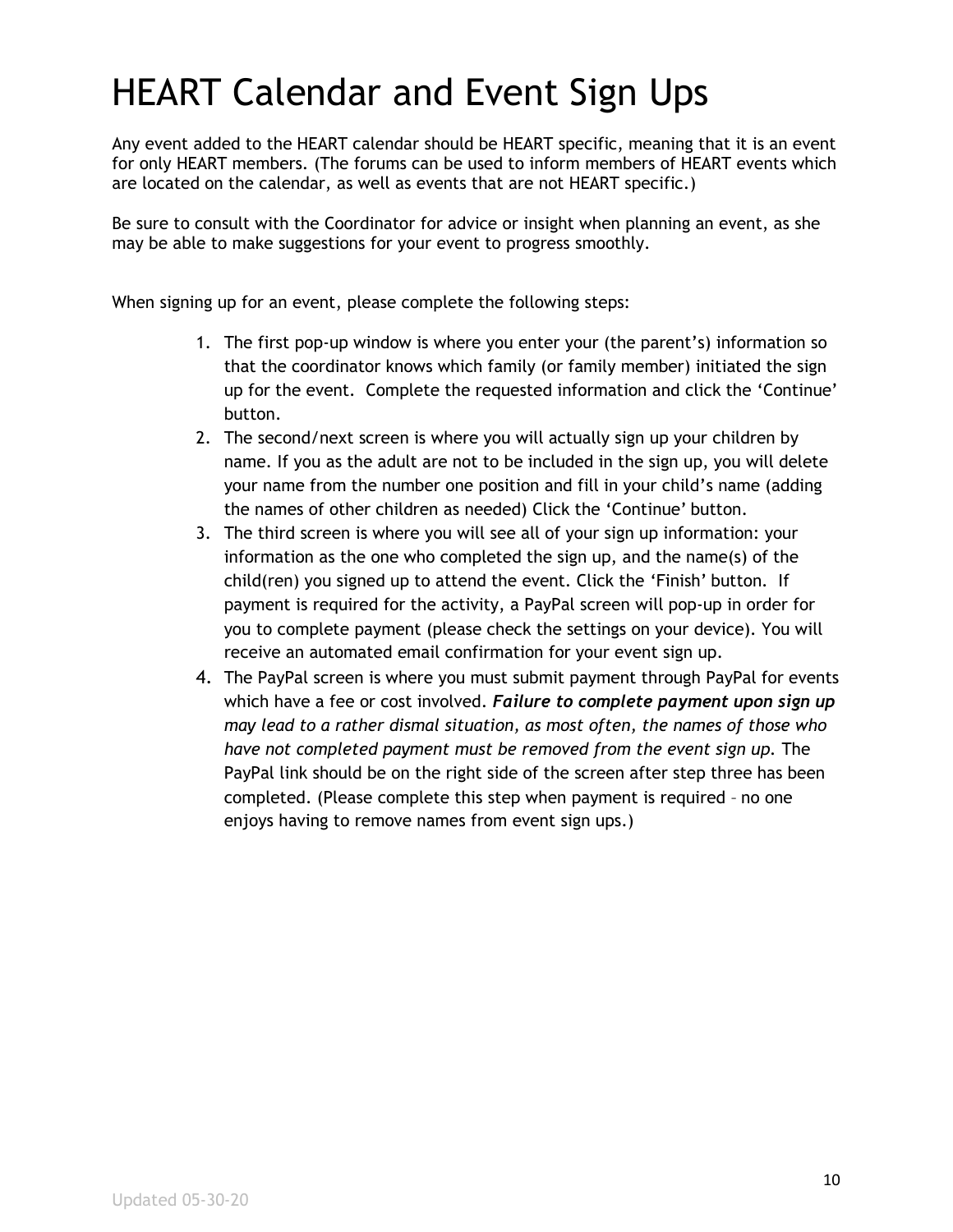## HEART Financial Information

- An annual budget is presented that only reflects the forecasted income and budgeted expenses of HEART membership dues and funds.
- Payments for HEART planned and member coordinated sign up events are collected at the time of sign up. All payments must be completed via PayPal. The PayPal link is located on the right of the screen once the registration is complete. Checks and cash are not acceptable forms of payment and can only be considered under extreme circumstances with coordinator and treasurer approval. (To see how to sign up for an event please page #10 of the members handbook)
- If payment is not completed at the time of sign up, the member will be notified via email their current sign up is being removed from the calendar and the member will need to sign up again and complete the payment. Their sign up will not be "held" on the calendar and any unpaid spots will be made available.
- A member may cancel a sign up and be given a full refund up till the time the sign-ups are closed. It is the member's responsibility to contact the treasurer to request a refund. Once signups are closed, the member will need to contact the coordinator of the event. Depending on the event and if payment has already been processed, it will be the responsibility of the member to try and seek repayment from another member who can attend in their spot if a refund from HEART cannot be processed.
- All non-membership fund expenditures are capped at their cash received amounts. If there is an overage of monies collected for a specific event, it will be retained by the HEART segment sponsoring the event (i.e. Little HEART, Heart elementary) until the end of the fiscal year. Overages may be used if needed for another event when approved by the coordinator. Overages will not carry over to the next fiscal year and will be added to the general fund.
- Proper documentation is needed, where applicable, for the release of money for a member coordinated event. If an invoice, contract or statement from a business needed for the trip is not available, the treasurer will rely on information from the calendar and PayPal to determine the amount of funds released via check. The check can only be made payable to a business unless payment is made in advance and a receipt is provided. In addition, if an invoice, contract or statement cannot be provided in advance, the member coordinating the event must obtain one or a receipt for payment and present it to the treasurer after the event.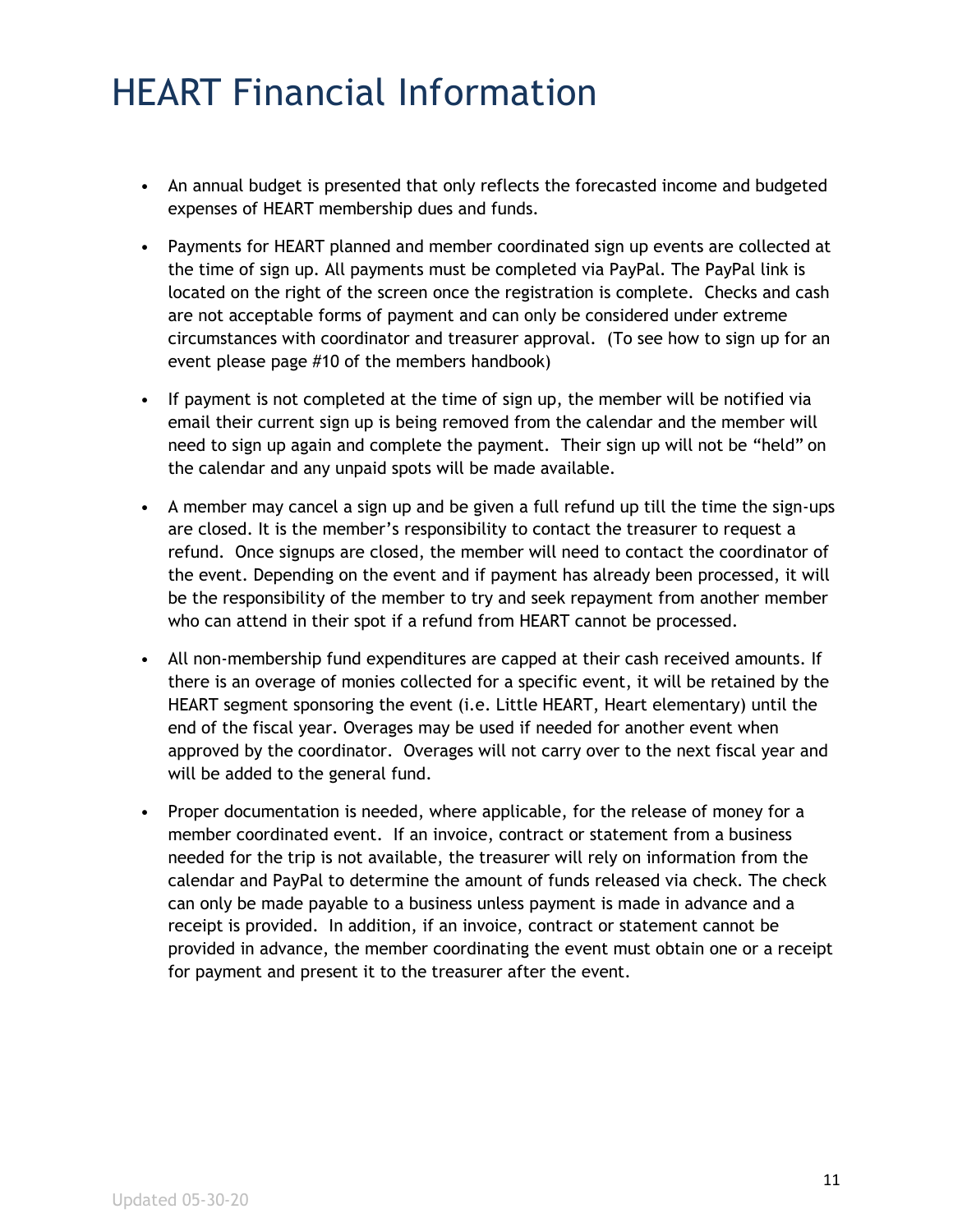## **H.E.A.R.T GRADUATION POLICY**

#### *H.E.A.R.T. does not validate your senior's diploma. This is the responsibility of the parent(s).*

- Application & Fee
	- $\circ$  General sign-up will start at the H.E.A.R.T. Expo. In the event that there is not the H.E.A.R.T. Expo, general sign-up will be opened on August 4 on the website.
	- o Parents must have homeschooled potential graduate during his/her junior year and current senior year.
	- $\circ$  Closing date will be October 15<sup>th</sup> at midnight. The website sign-up will be closed. First planning meeting will be the first week of November.
	- $\circ$  The total fee for graduation will be due at the time of sign-up through Pay-pal. This fee will be determined and set by the chairpersons based on the previous budget and current prices.
		- Fee covers the cost of a navy gown and cap with a navy and silver tassel and the charm for current year; venue; standard diploma, decorations, small reception, programs, thank you cards and offerings.
		- All other fees will be the responsibility of the senior and/or parent.
	- $\circ$  Parents and students must agree and abide by the HEART Activity guidelines to participate in this HEART event.
- There will be no maximum number of graduates.
- July 1st H.E.A.R.T. board will take "submissions" for those who want to volunteer as the chairperson and co-chairperson. Two people, who have seniors graduating, should fill these positions.
- Any disputes will be decided by the board members of H.E.A.R.T.
- Each family will be asked to sign-up for a committee. These committees are what make graduation personal and successful. Participation on these committees is not optional. Our fees are based on family participation.
	- o Chairperson, Co-Chairperson
	- o Treasurer
	- o Venue seeker and securer
	- o Sound of voice over's/compile finished videos
	- o Reception after ceremony
	- o Decorations (banner, pew ribbons, flowers, etc.)
	- o Invitations and name cards
	- o Cap, Gown, Collar, Diploma
	- o Graduation Program
	- o Actual Program (MC, pianist, etc.)
- o Rehearsal Refreshments/Dinner (depending on location)
- o Photography
- o Recording of Ceremony
- o Music/ Class Video and after ceremony
- o Thank you cards and offerings
- o Publicity
- o Opening Prayer
- o Invocation
- o Pledge of Allegiance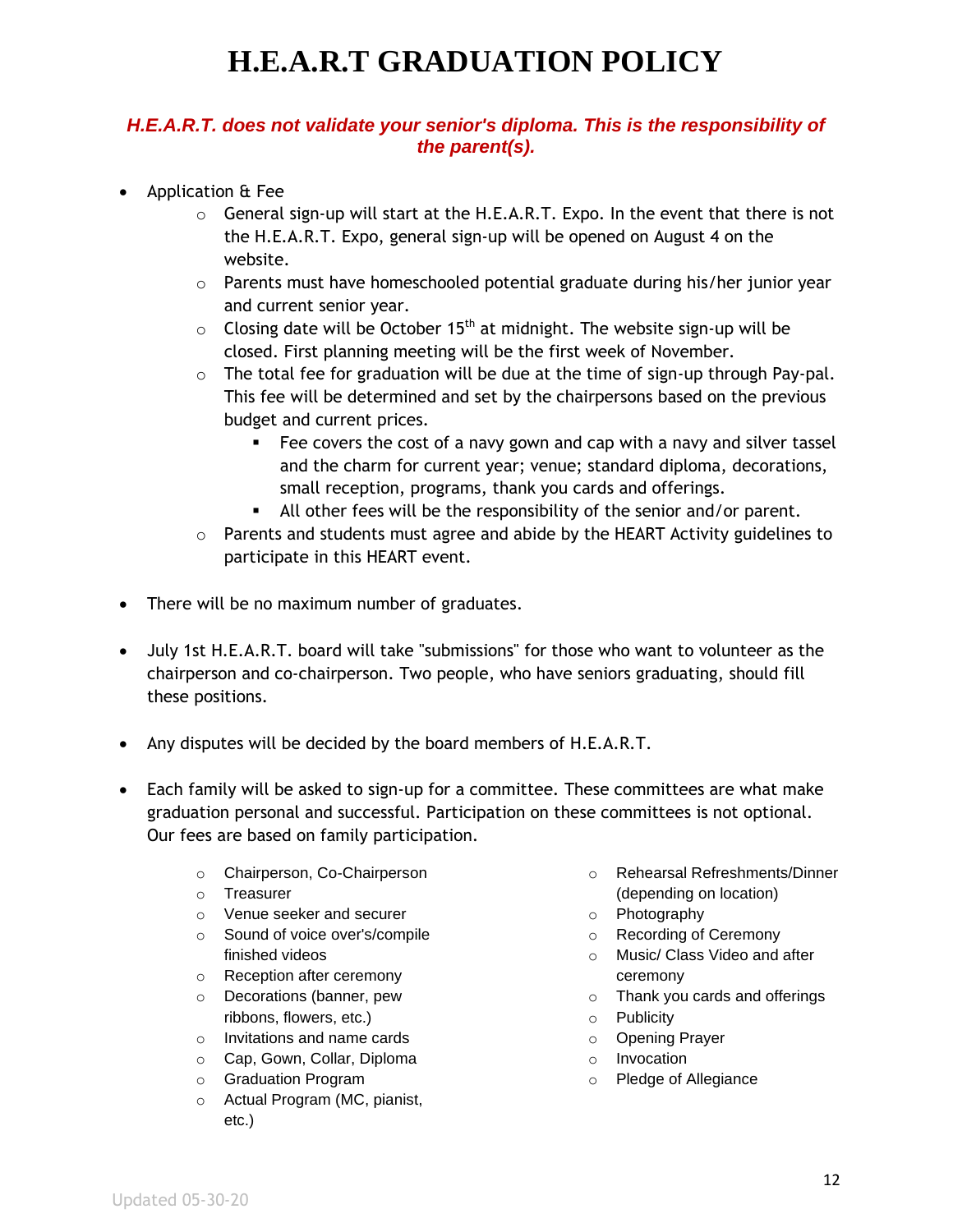- Cap/Gown: navy/silver
	- $\circ$  Try on your cap and gown as soon as they arrive to be sure they fit properly. (The gown should be midway between your knees and ankles)
	- o Prayerfully consider what you will wear under your gown.
	- o Wear a lightweight fabric as the room does get warm.
	- $\circ$  Wear a casual dress shoe. You want to be comfortable and able to walk naturally in the shoes you choose.
	- $\circ$  Be sure to iron or steam the creases out of your gown before arriving at graduation.
	- o The cap is to be worn level on the top of head—not tipped to the front, back, or to either side.
	- o Gentlemen should remove their caps for prayers and the National Anthem.
	- $\circ$  The tassel is initially worn on the right side of the cap and then moved to the left when instructed during the graduation ceremony.
	- $\circ$  No personalization or embellishments of cap and gown with exceptions of honor cords and collars.

#### • Venue

- $\circ$  H.E.A.R.T will contribute \$300.00 for a single ceremony. In order to promote continuity and a repeating relationship with our local churches, it is suggested that the following churches be approached first. These churches have been gracious to us in the past. Past committees have used their equipment and video processing is easier when you do not have to learn the new equipment each time.
- $\circ$  Securing the venue is critical. We have suggested the third week in May be our optimal date. Reasons being: college graduations are usually the week before along with Mother's Day. For those students taking dual credit at Lone Star, their classes are completed by this date. If it is moved to the end of the month, Memorial Day became a factor.
- $\circ$  1st suggested choice: 1st Assembly of God in Humble if the church commits early enough.
- $\circ$  2nd suggested choice: a venue large enough to accommodate approximately 40 guests per graduate.

#### • Videos

- $\circ$  Length of the video will be determined by the chairperson based on the number of seniors.
- o All lyrics to music will be approved by the chairperson and co-chairperson. Any disputes will be resolved by the H.E.A.R.T. board.
- $\circ$  Pictures will be approved by the chairperson and co-chairperson. Any disputes will be resolved by the H.E.A.R.T. board.
- $\circ$  All videos will have allowed voiceovers by seniors or parents. No live microphones.
- Parent Certification: H.E.A.R.T. does not validate any senior's diplomas. Currently in Texas, homeschooled students are legally considered private school students. There is no statutory definition of a "homeschool," or "home-schooled student." Establishing a legal definition for these programs opens the door to government regulation. Texas State Law Requirements Regarding Home Schooling:
	- $\circ$  The instruction must be bona fide (i.e. not a sham)
	- $\circ$  The curriculum must be a visual form (e.g. books, workbooks, video monitor.)
	- o The curriculum must include the five basic subjects: reading, spelling, grammar, mathematics, and good citizenship.

#### H.E.A.R.T. DOES NOT VALIDATE DIPLOMAS OR ACCREDIT ANY HOME-SCHOOL OR PRIVATE SCHOOL FAMILIES.

Rev. 05.07.19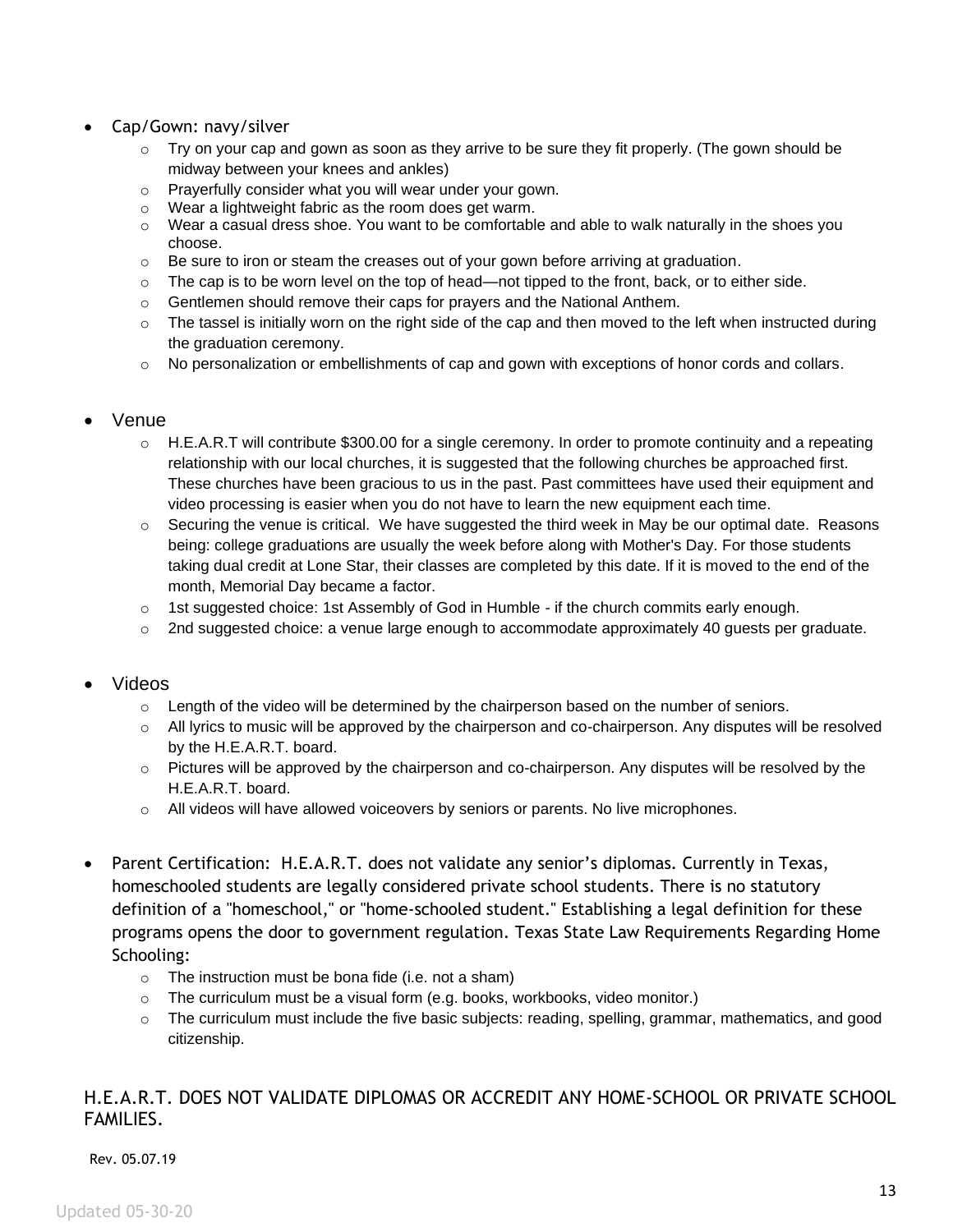### Board Roles Descriptions

| President                              | Page 15 |
|----------------------------------------|---------|
| <b>Vice President</b>                  | Page 16 |
| <b>Treasurer</b>                       | Page 17 |
| Secretary                              | Page 18 |
| Information and Technology Officer     | Page 19 |
| Little HEARTs Coordinator              | Page 20 |
| <b>Elementary Coordinator</b>          | Page 21 |
| <b>HEART Middle School Coordinator</b> | Page 22 |
| <b>HEART High School Coordinator</b>   | Page 23 |
| <b>HEART Family Coordinator</b>        | Page 24 |
| <b>HEART Leadership Statement</b>      | Page 25 |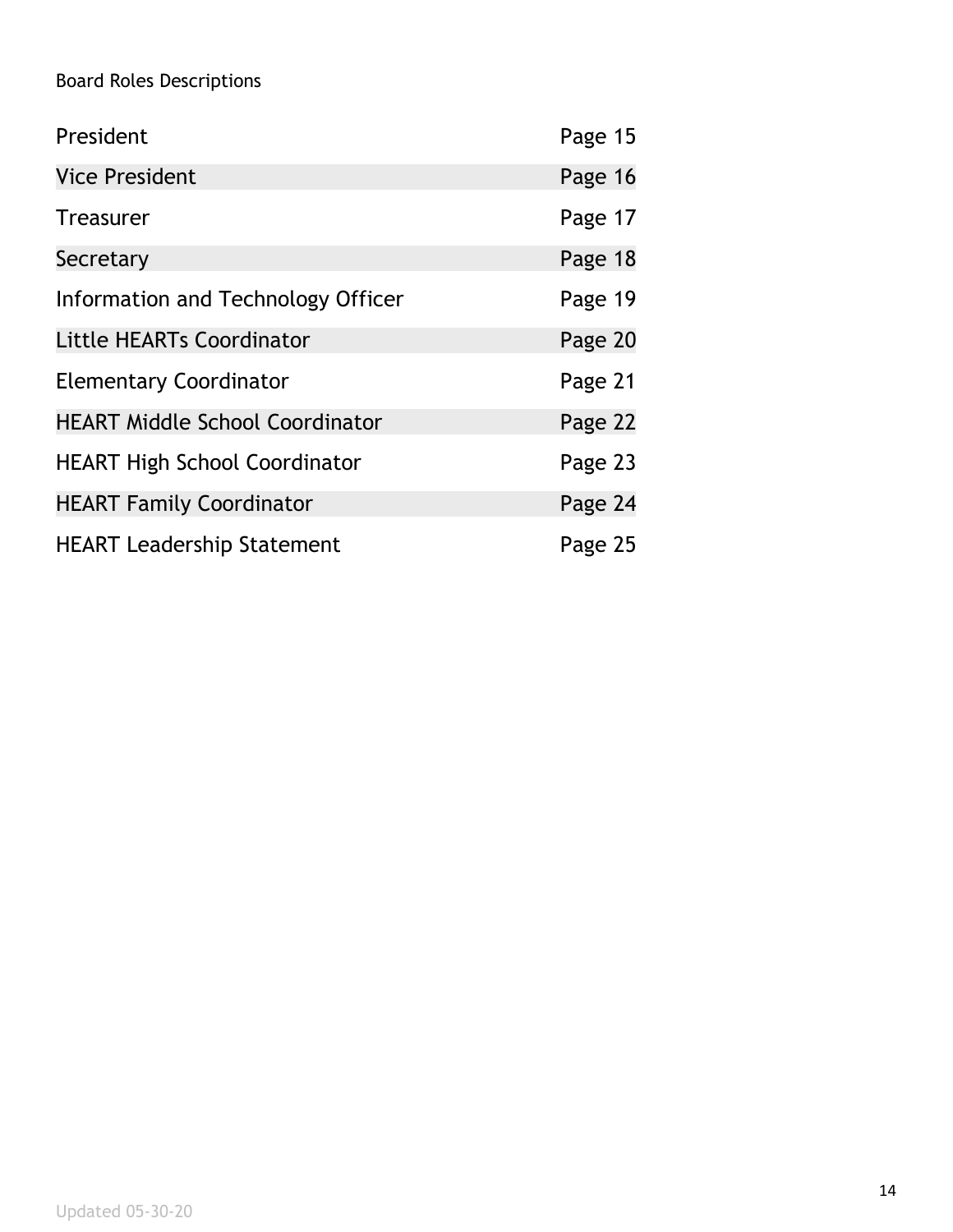## **President:**

The president or a board member designated by the president shall preside at all meetings of the board and membership. The president shall exercise parliamentary control in accordance with Robert's Rules of Order. The president, as a servant leader, shall focus the majority of their attention on carrying out the By-Laws of HEART and solicit leadership and other members to function likewise. The president shall approve or sign on behalf of HEART, upon approval from the membership, any facility forms or contracts. (Example: meeting facilities)

The president's involvement may include but is not limited to the following activities:

- work with churches to request rooms for meetings/events
- work with the other board members to decide topics/speakers for meetings
- oversee calendar as HEART specific events are added to insure compliance with HEART goals
- Help activity coordinators enlist coordinators for regularly scheduled events and activities ie. Thanksgiving lunch, Valentine's party, science fair, spelling bee, etc.
- Arrange for set up/take down for meetings and events as well as lock up facilities (CHATA could be utilized to help with this and other board members whose children are participating in a given event might take the responsibility of locking up)
- Oversee expenditures in conjunction with the Treasurer to insure that the financial policies within the bylaws are being followed (rent, copies, postage, web site).
- MC the kindergarten graduation
- share info about homeschooling with new and existing homeschoolers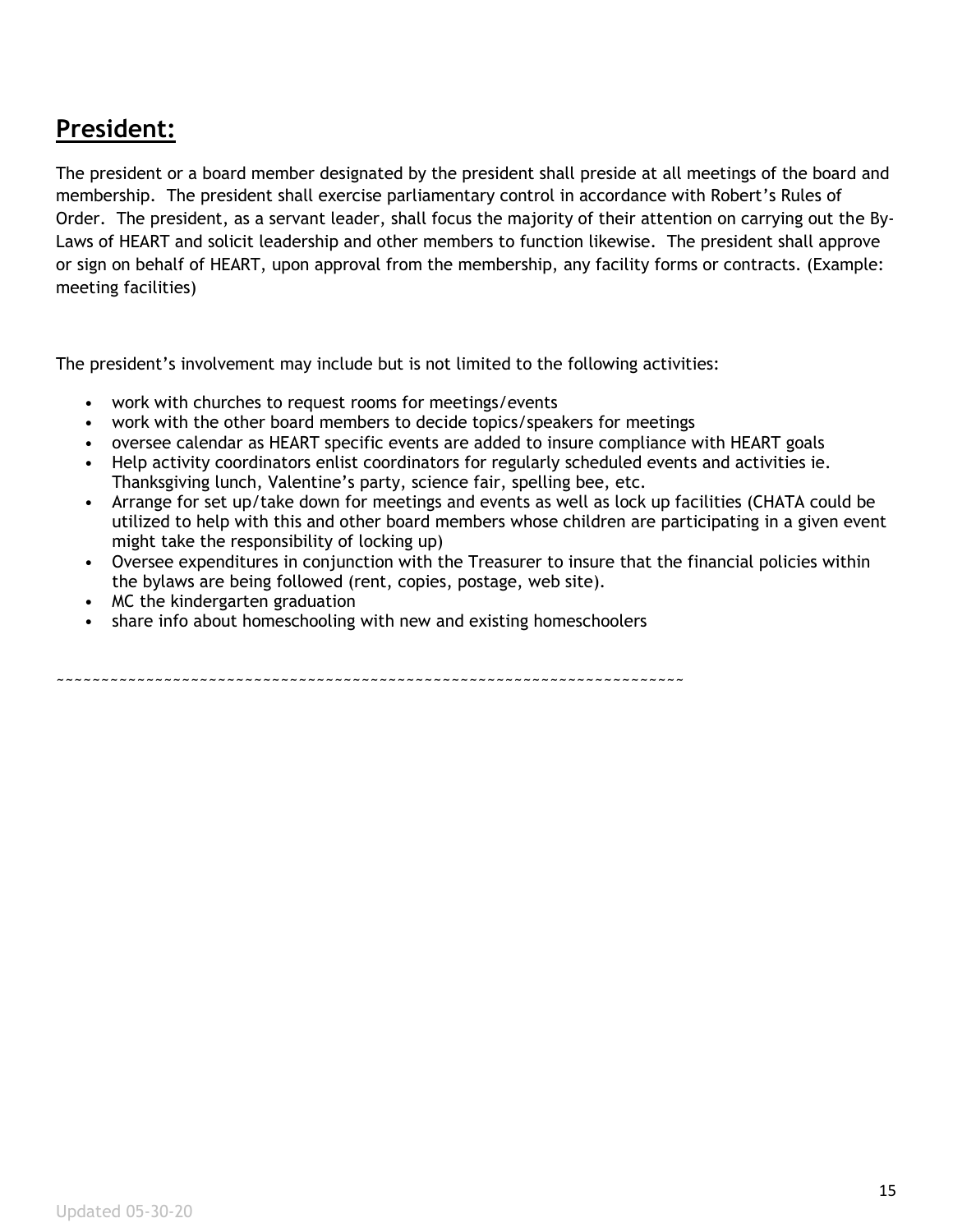### **Vice President:**

The vice president as a servant leader shall be the membership liaison and oversee special committees when they are formed from time to time. The vice president is responsible for membership and approving all new members. Upon the death, absence, removal or resignation of the President, or in the event of his/her inability to act, the Vice President shall assume the duties of the President, and when so acting, shall have all the powers of and be subject to all the restrictions on the President until a new president shall have been duly elected.

#### **Membership Duties**

- Check HEART email daily (memberships, requests for information)
- Respond to information requests as needed (email or phone calls)
- Approve and process member renewals
- Liaise with Treasurer periodically regarding dues and payments
- Take care of other tasks that may arise from time to time

#### **Special Committee Duties**

- Be a member of short-term committees as they are needed
- Liaise with Board members as issues arise
- Keep Board and membership informed of progress
- Carry out specific tasks related to work of committee
- Other duties may arise from time to time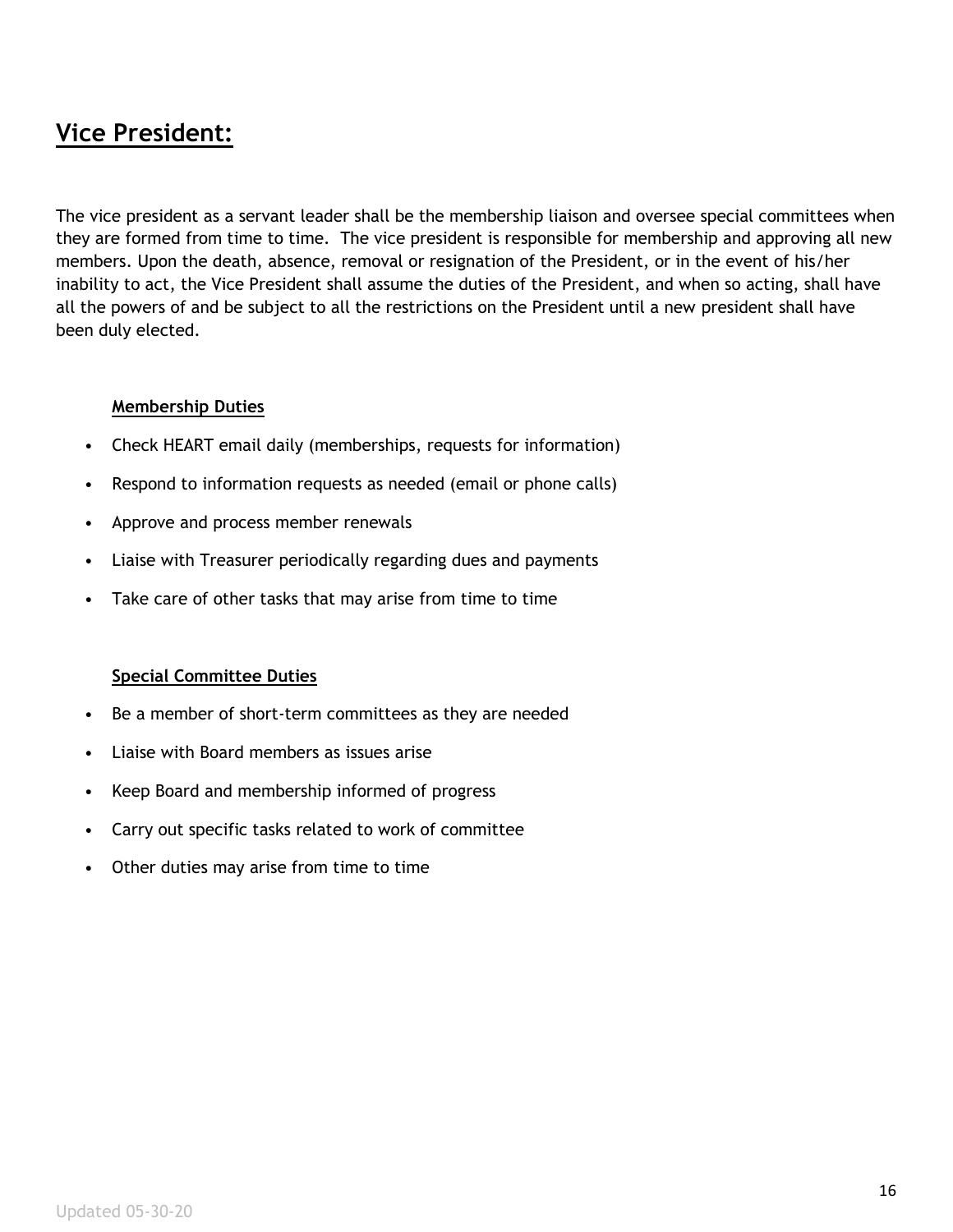### **Treasurer:**

The Treasurer shall have charge and custody of and be responsible for all funds and securities of HEART. Responsibilities are listed but are not limited to:

- Be knowledgeable of HEART bylaws and Activity guidelines.
- Reconcile bank statements within 1 week of receipt.
- Maintain and transfer funds in PayPal account as needed. This is includes a monthly reconciliation of the PayPal account.
- Have knowledge of and use accounting software for record keeping and reporting.
- Deposit checks with in one week of receipt of the item.
- Keep records of all deposits.
- Keep records of all disbursements and have appropriate documentation for such transaction. (i.e. receipt, contract, email)
- Mark members paid for calendar events in a timely manner. Follow up with those who have not paid for events at the time of sign up (per HEART guidelines).
- Complete payments for field trips or events where money is collected via HEART account and maintain receipts for those items.
- Prepare and distribute timely and reliable financial information to be published on the website and present at HEART meetings.
- Determine HEART annual dues for next fiscal year in January of current year.
- Prepare a budget by April  $1<sup>st</sup>$  for the pro-ceding fiscal year. The budget is to be presented to the board at the April Board meeting and the presented to the members at the May HEART meeting for approval.
- Submit records to either a Certified Public Accountant or audit committee at the end of the fiscal year for review. All records should be turned over no later than 2 months of the end of the fiscal year.
- Prepare and file any and all necessary tax documents.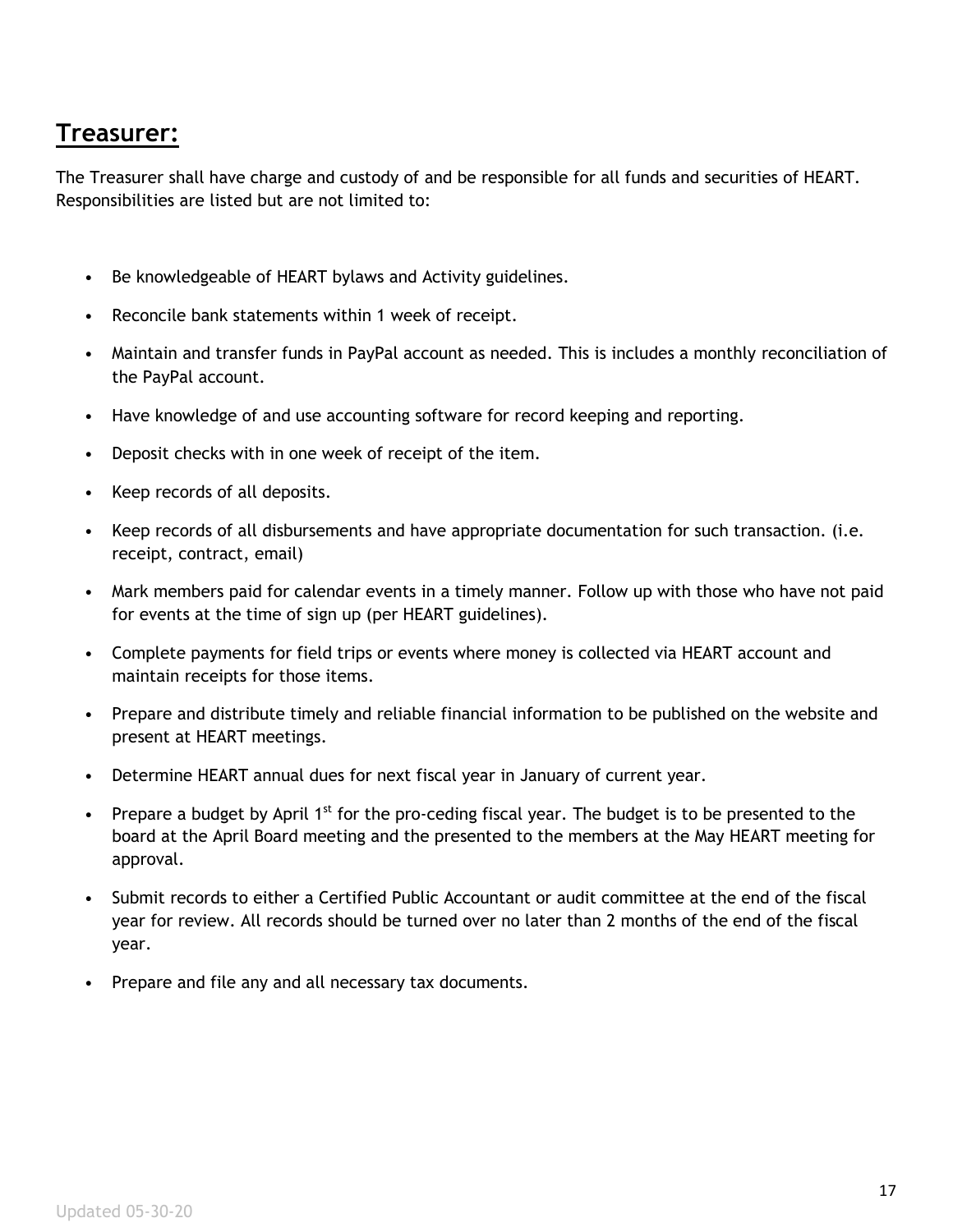### **Secretary:**

The Secretary as a servant leader is responsible for ensuring that accurate minutes of all meetings are taken, approved, and distributed in a timely manner. She is responsible for maintaining all permanent records and reports of the organization, and for working with the ITO to communicate appropriately all meetings of the board, members, and special meetings.

In accordance with HEART bylaws and the Handbook, the responsibilities of the Secretary include but are not limited to:

- Ensuring accurate minutes of meetings are taken, approved, and distributed in a timely manner
- Maintaining, updating, and making available HEART's organizational and permanent records including the HEART handbook
- Distributing ballots, tallying and recording votes including proxy votes given to any board member or general member
- Creating a proxy form which can be printed and given to any member/board member for elections and other issues
- Coordinating with the HEART President to prepare meeting agendas
- Functioning as a second signer for checks
- The Secretary is responsible for reviewing and updating documents as necessary and ensuring all documents are safely stored electronically and/or in permanent binders and readily accessible
- Printing current membership rosters for each member meeting for use as sign in sheets
- Submitting meeting minutes to the ITO for posting on the HEART web site within one week of the meeting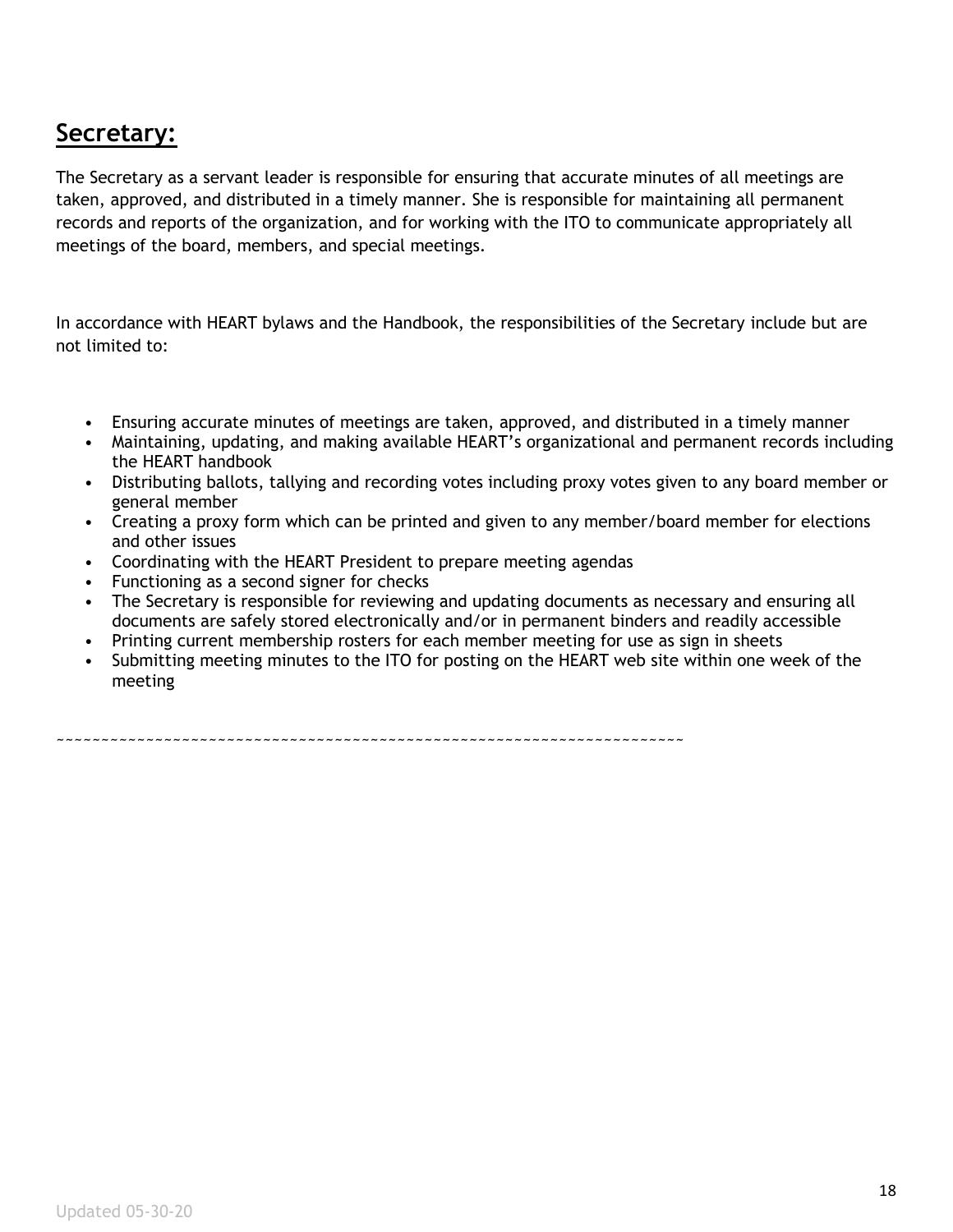## **Information Technology Officer:**

#### • **Information and Technology Officer (ITO)**

The Information and Technology Officer (ITO), as servant leader, has the responsibility of the maintenance of the HEART website. The ITO will provide support and assistance to members, and will update the website as needed (at least quarterly).

The ITO's responsibilities include but are not limited to web site over sight and updates, membership-wide emails; posting and circulating HEART-wide communications, supporting and assisting members in proper web site etiquette. The ITO will also be responsible for the following:

- Regular review (at least quarterly) of, and update of web site layout
- Supply member updates via email
- Informing the Board of any membership issues or internal needs/issues
- Online voting (sending, receiving, confirming, and reporting of all membership voting if applicable)
- Setting up auto confirmation to all incoming emails
- Forwarding member emails to appropriate coordinator or board member for response.
- Special communications for meetings and notifications through collaboration with Secretary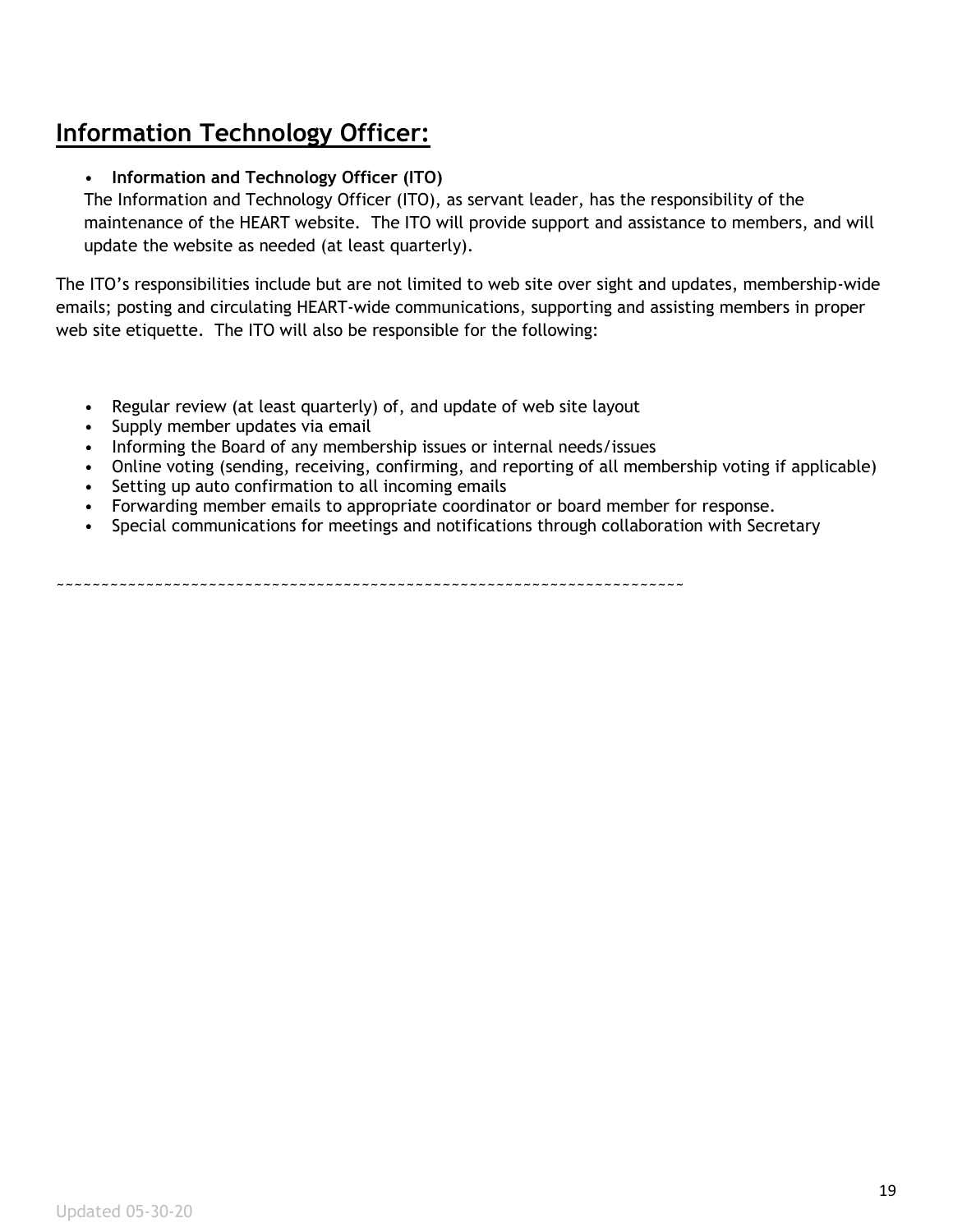## **Little HEARTs Coordinator:**

The Little HEARTs coordinator (or coordinators) shall organize and oversee activities for students who are Little HEARTs members. This includes but is not limited to helping event coordinators in maintaining and/or amending the website pertaining to kindergarten or younger functions or events, assisting the coordinator of individual events in attaining buildings for activities, updating members on upcoming events, and ensuring HEART activity guidelines are followed at events.

- Organizing and overseeing activities for Little HEARTs students
- Plans with parents and coordinate fieldtrips for children kindergarten or younger.
- Maintain (and/or assist members) in adding or amending Little HEARTs functions on the web site, adding activities on the calendar, and overseeing sign ups through regular contact with the activity coordinator
- Update members when a new activity is posted for Little HEARTs.
- Correspond with members and field questions
- Attain facilities for activities
- Ensure HEART Activity Guidelines are followed at events
- Organize and coordinate special events
- Attend monthly HEART membership meetings
- Attend periodic HEART board meetings
- Make sure that payments are received prior to the event, and that the necessary check is written for an event, if applicable. Coordinate all payments with treasurer

While it is not necessary to attend every scheduled event, it is the responsibility of the activity coordinator to contact the event coordinator to make sure all necessary preparations are completed.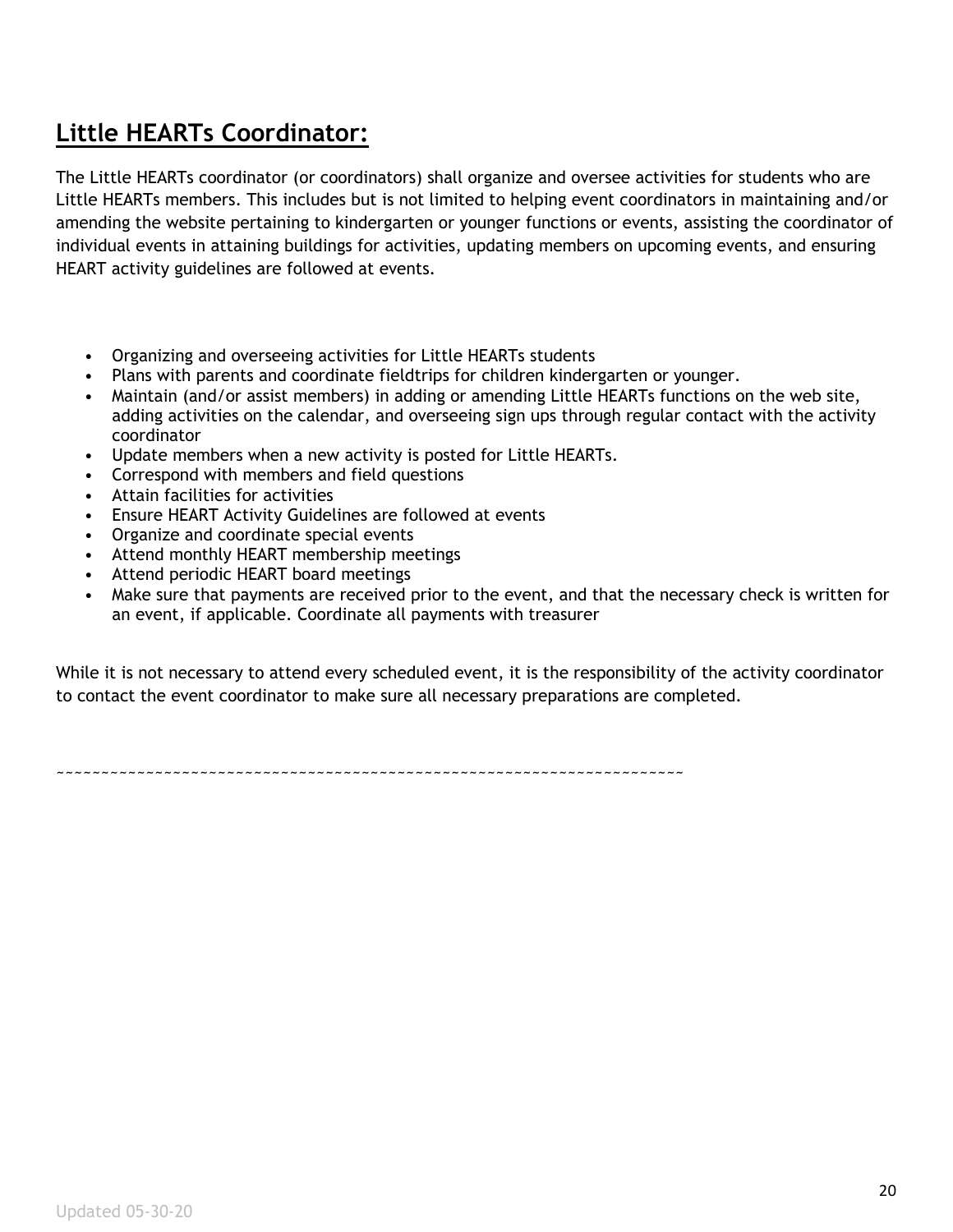## **Elementary Coordinator:**

The Elementary Activity Coordinator (or co-coordinators) shall organize and oversee activities for students who are elementary HEART members. This includes but is not limited to helping event coordinators in maintaining and/or amending the website pertaining to elementary functions or events, assisting the coordinator of individual events in attaining buildings for activities, updating members on upcoming events, and ensuring HEART activity guidelines are followed at events

- Organizing and overseeing activities for Elementary HEART students
- Plans with parents and coordinate fieldtrips for children in grades 1 through 5
- Maintain (and/or assist members) in adding or amending Elementary HEART functions on the web site, adding activities on the calendar, and overseeing sign ups through regular contact with the activity coordinator
- Update members when a new activity is posted for Elementary students.
- Correspond with members and field questions
- Attain facilities for activities
- Ensure HEART Activity Guidelines are followed at events
- Organize and coordinate special events including, but not limited to Field Day, Christmas caroling, Thanksgiving dinner, Valentine celebration
- Attend monthly HEART membership meetings
- Attend periodic HEART board meetings
- Make sure that payments are received prior to the event, and that the necessary check is written for an event, if applicable. Coordinate all payments with treasurer

While it is not necessary to attend every scheduled event, it is the responsibility of the activity coordinator to contact the event coordinator to make sure all necessary preparations are completed.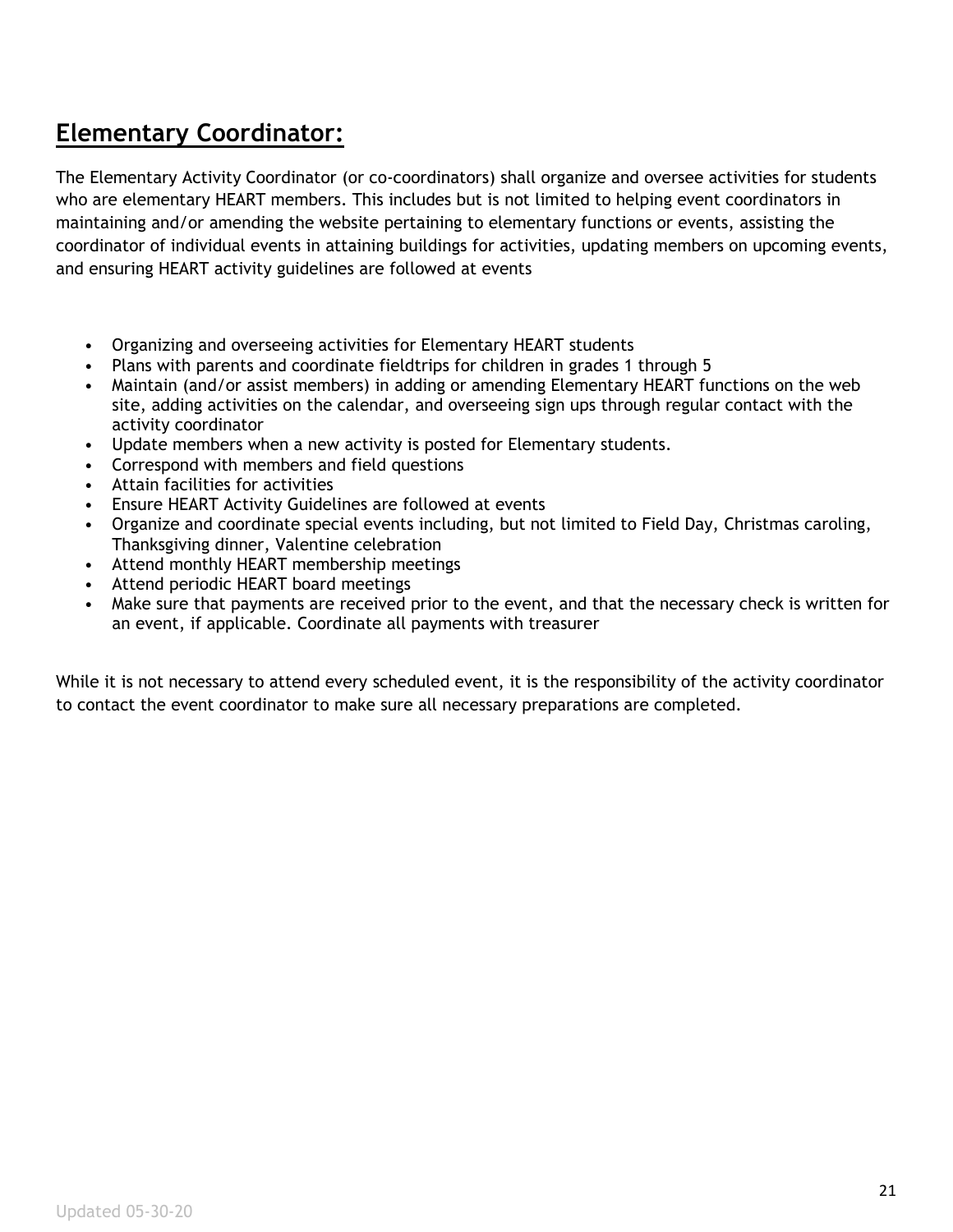## **HEART Middle School Coordinator:**

The HEART Middle School Activity Coordinator (or co-coordinators) shall organize and oversee activities for students who are middle school HEART members. This includes but is not limited to helping event coordinators in maintaining and/or amending the website pertaining to HEART Middle School functions or events, assisting the coordinator of individual events in attaining buildings for activities, updating members on upcoming events, and ensuring HEART activity guidelines are followed at events

- Organizing and overseeing activities for HEART Middle School students
- Plans with parents and coordinate fieldtrips for students in middle school
- Maintain (and/or assist members) in adding or amending HEART Middle School functions on the web site, adding activities on the calendar, and overseeing sign ups through regular contact with the activity coordinator
- Update members when a new activity is posted for HEART Middle School.
- Correspond with members and field questions
- Attain facilities for activities
- Ensure HEART Activity Guidelines are followed at events
- Organize and coordinate special events
- Attend monthly HEART membership meetings
- Attend periodic HEART board meetings
- Make sure that payments are received prior to the event, and that the necessary check is written for an event, if applicable. Coordinate all payments with treasurer

While it is not necessary to attend every scheduled event, it is the responsibility of the activity coordinator to contact the event coordinator to make sure all necessary preparations are completed.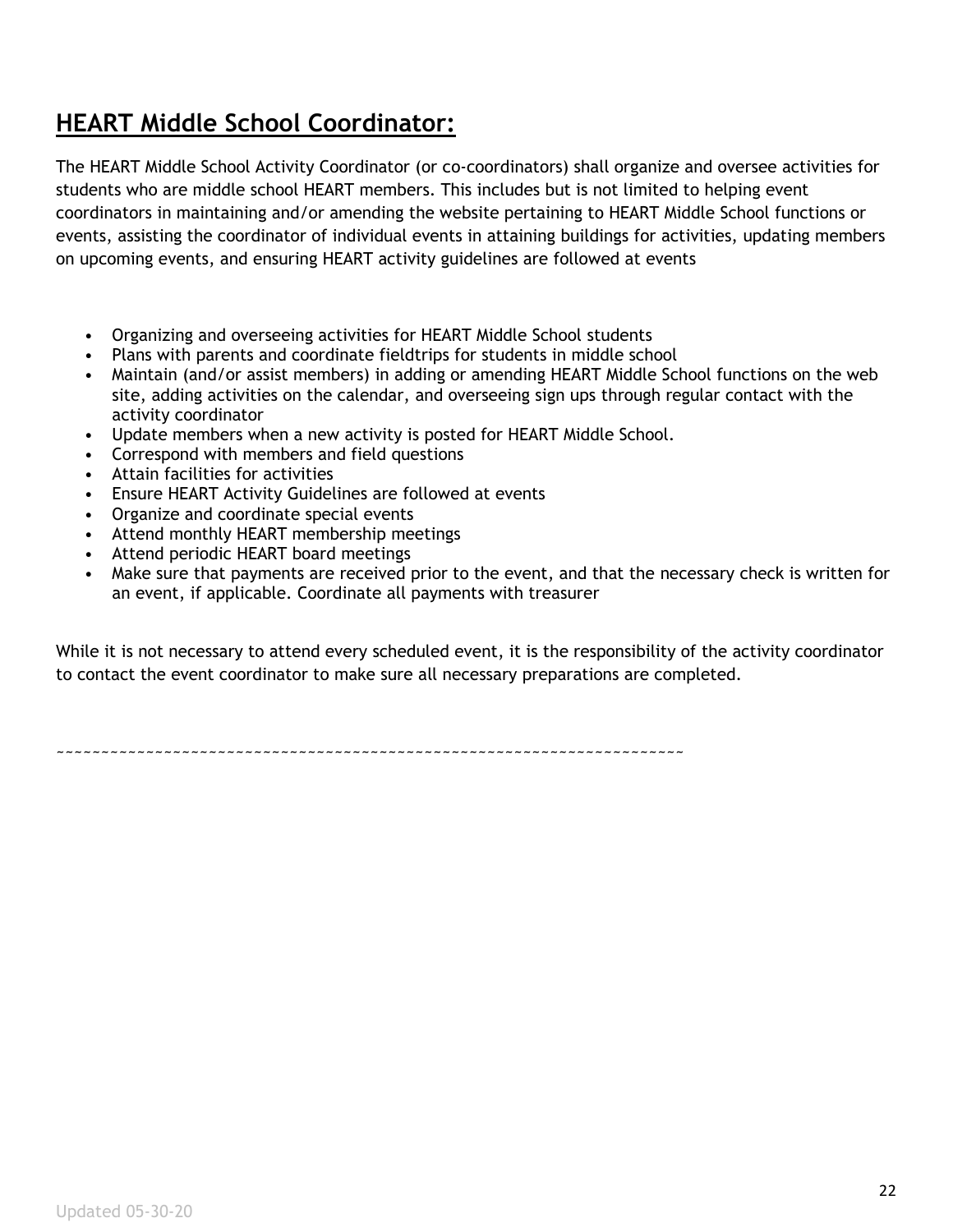## **HEART High School Coordinator:**

The HEART High School Activity Coordinator (or co-coordinators) shall organize and oversee activities for students who are high school HEART members. This includes but is not limited to helping event coordinators in maintaining and/or amending the website pertaining to HEART High School functions or events, assisting the coordinator of individual events in attaining buildings for activities, updating members on upcoming events, and ensuring HEART activity guidelines are followed at events

- Organizing and overseeing activities for HEART High School students
- Plans with parents and coordinate fieldtrips for students in high school
- Maintain (and/or assist members) in adding or amending HEART High School functions on the web site, adding activities on the calendar, and overseeing sign ups through regular contact with the activity coordinator
- Update members when a new activity is posted for HEART High School.
- Correspond with members and field questions
- Attain facilities for activities
- Ensure HEART Activity Guidelines are followed at events
- Organize and coordinate special events
- Attend monthly HEART membership meetings
- Attend periodic HEART board meetings
- Make sure that payments are received prior to the event, and that the necessary check is written for an event, if applicable. Coordinate all payments with treasurer

While it is not necessary to attend every scheduled event, it is the responsibility of the activity coordinator to contact the event coordinator to make sure all necessary preparations are completed.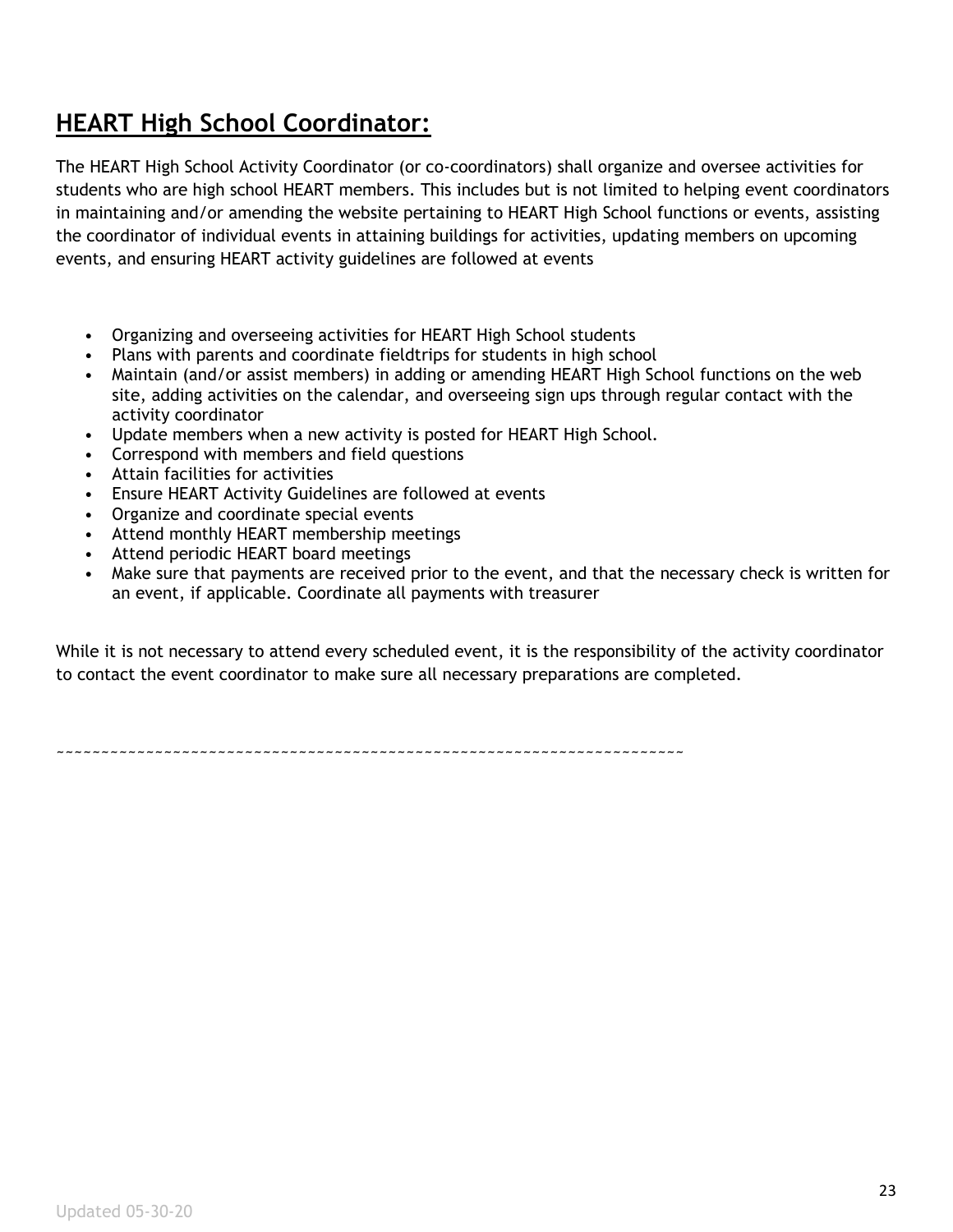## **Family Coordinator:**

The Family Activity Coordinator (or co-coordinators) shall organize and oversee activities for students who are any age HEART members. This includes but is not limited to helping event coordinators in maintaining and/or amending the website pertaining to HEART functions or events, assisting the coordinator of individual events in attaining buildings for activities, updating members on upcoming events, and ensuring HEART activity guidelines are followed at events

- Organizing and overseeing activities for any age HEART students
- Plans with parents and coordinate fieldtrips for families of all ages
- Maintain (and/or assist members) in adding or amending family HEART functions on the web site, adding activities on the calendar, and overseeing sign ups through regular contact with the activity coordinator
- Update members when a new activity is posted for families.
- Correspond with members and field questions
- Attain facilities for activities
- Ensure HEART Activity Guidelines are followed at events
- Organize and coordinate special events including, but not limited to Renaissance Festival, Thanksgiving dinner, Christmas caroling, Valentine celebration, Houston Livestock Show & Rodeo, Field Day
- Attend monthly HEART membership meetings
- Attend periodic HEART board meetings
- Make sure that payments are received prior to the event, and that the necessary check is written for an event, if applicable. Coordinate all payments with treasurer

While it is not necessary to attend every scheduled event, it is the responsibility of the activity coordinator to contact the event coordinator to make sure all necessary preparations are completed.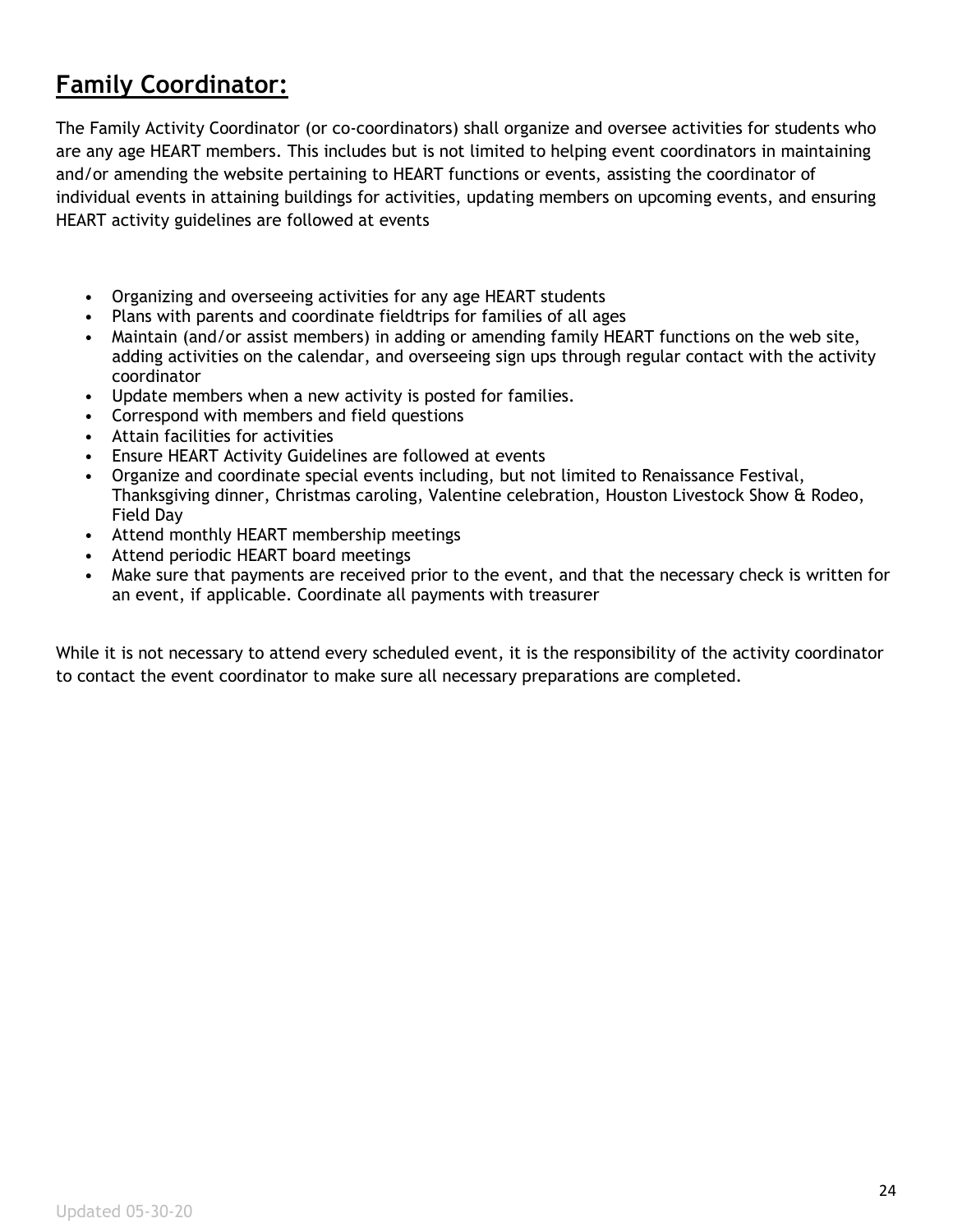### **HEART Leadership Statement**

With my signature below, I acknowledge that I have read and I agree with the Bylaws Articles I-XII in their entirety.

#### **ARTICLE I: STATEMENT OF ORGANIZATION**

\*\*Home Education and Responsible Teaching ("HEART") is a home educators' support group. **ARTICLE II: STATEMENT OF PURPOSE**

We purpose to glorify God through supporting one another in our common conviction to "train up a child in the way he should go." (Proverbs 22:6)

#### **ARTICLE III: GENERAL GOALS**

A. For families to support and encourage one another in the efforts of teaching at home.

B. To offer educational field trips and social opportunities for our home-educated children to interact with others of like mind and training.

C. To establish a link in a chain for information to be passed on to individual home school families from statewide, citywide and local organizations.

D. To educate and encourage action, which would protect and further our legal rights to teach our own children.

E. To help one another develop in our children right attitudes toward authority and Biblical truth.

#### **ARTICLE IV: DOCTRINAL STATEMENT**

Though secular families and those of differing faiths are welcome to participate, this support group intends to be Christ-centered, doing all things in a manner which honors Biblical principles and brings glory to His name. We are adopting a limited doctrinal statement to these fundamental positions. All board members, coordinators, and activity organizers collectively and individually agree that they believe in each of the following and shall sign the HEART Leadership Statement agreeing with all HEART Bylaws. We believe:

A. there is only one God, eternally existent in three persons: Father, Son, and Holy Spirit. (John 1:1, 14),

B. in the deity of our Lord Jesus Christ, that He was, is, and shall forever be the only Begotten Son of God. We believe in His virgin birth being conceived of the Holy Spirit, in His sinless life, in His miracles, in His victorious and atoning death through His shed blood. We believe in His bodily resurrection, in His ascension to the right hand of the Father, and in His personal return in power and glory. (John 3:16; Luke 1:30-31, 5:22-24, 23:46; Mark 16:19; Matthew 24:30-31)

C. His life was perfectly sinless, and that His sacrifice on the cross is complete for the atonement of sin. (I Peter 2:21-22, 24; John 19:30)

D. the Bible to be the only inerrant, plenary, verbally inspired word of God, which is needed to direct lost souls to Jesus Christ. E. all have sinned and fall short of the glory of God and therefore must accept by faith the death of the Lord Jesus Christ as payment for the penalty of those sins. (Romans 3:23, 6:23; Acts 16:31; John 1:12; Ephesians 2:8-9)

F. We believe that God has blessed people with the institution of marriage for His glory and to reflect the union of Jesus and the church. We believe that the family is the basic governing, social, and spiritual unit created by God whereby the child learns selfdiscipline, social relationships, and develops a relationship to the Creator and Savior. In the eyes of God, a family is comprised of either a single parent or male and female parents who are scripturally married, not merely cohabitating or in a homosexual relationship. We believe all intimate sexual activity outside this biblically defined marriage relationship is not in accordance with God's plan and therefore sin. We believe that God created the human race male and female and that all conduct with the intent to adopt a gender other than one's biological gender is not in accordance with God's plan and therefore sin.

#### **ARTICLE V: OFFICERS AND GOVERNMENT**

The government of HEART shall be vested in a volunteer Board of Directors consisting of five members annually elected from the membership. The Board of Directors shall consist of at least the following members: President, Vice-President, Information and Technology Officer (ITO), Secretary and Treasurer. As appropriate, job responsibilities may vary from year to year. **President** - The President or a board member designated by the President shall preside at all meetings of the board and membership. The President, as servant leader, shall focus the majority of their attention on carrying out the General Goals of HEART, as detailed in Article III of these Bylaws, and will solicit leadership and other members to function likewise. **Secretary** -The Secretary, as servant leader, is the custodian of all official HEART records and is responsible for ensuring accurate documentation of all HEART meetings.

**Treasurer** -The Treasurer, as servant leader, shall have charge and custody of, and be responsible for all funds and securities of HEART, giving an account of faithful performance of all duties through budget reports to the HEART board and general membership.

Further details of job roles can be found in the HEART Handbook. All candidates for the Board of Directors shall sign the HEART Statement of Faith agreeing with HEART Bylaws, Article IV: Doctrinal Statement. The HEART governing board will meet periodically, at its discretion, to discuss matters relevant to HEART. The Board of Directors shall have control and management of any property belonging to the HEART organization.

**Handbook** -HEART will maintain a Handbook that addresses member etiquette, board responsibilities and volunteer opportunities. This Handbook is available on the website to all members, as well as at all meetings.

**Nominations and Elections** -Nominations will be accepted for board positions until April 30. A special meeting will be held at the May General Meeting to elect new board members. Special Meeting requirements will be followed as detailed in Article IX:

Meetings. Terms will run June 1 – May 31. Board members may serve 4 consecutive years. After a hiatus of at least one year, a member may run again to serve on the HEART board.

**Vacancies** -Any board member may resign at any time by giving written notice of resignation to any board member. Such